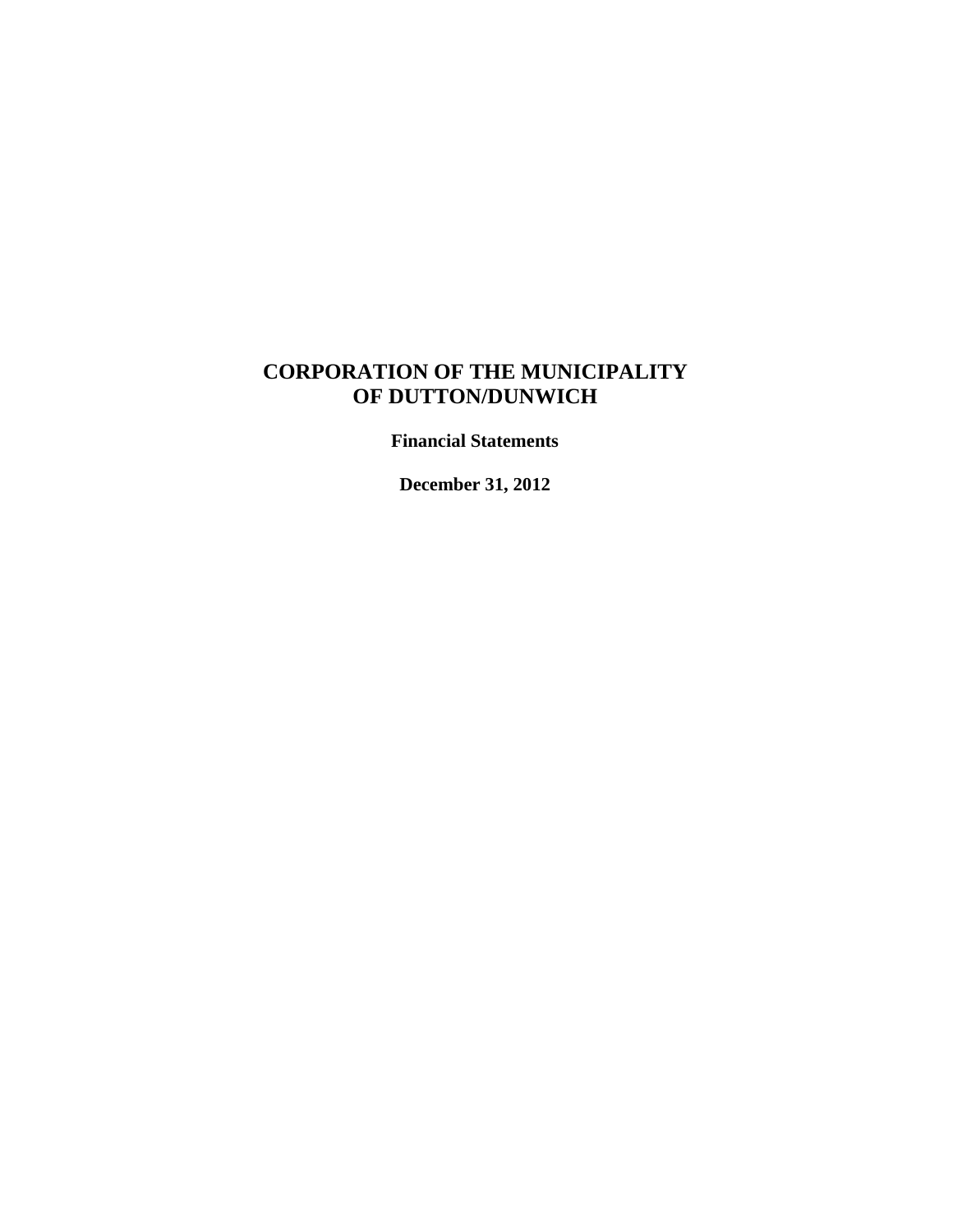# **Financial Statements**

# **For the Year Ended December 31, 2012**

| <b>Table of Contents</b>                               | <b>PAGE</b>    |
|--------------------------------------------------------|----------------|
| <b>Independent Auditors' Report</b>                    |                |
| <b>Statement of Financial Position</b>                 | $\overline{2}$ |
| <b>Statement of Operations and Accumulated Surplus</b> | 3              |
| Statement of Change in Net Debt                        | 4              |
| <b>Statement of Cash Flows</b>                         | 5              |
| Notes to the Financial Statements                      | $6 - 17$       |
| Schedule of Segment Disclosure                         | $18 - 19$      |
| Schedule of Tangible Capital Assets                    | $20 - 21$      |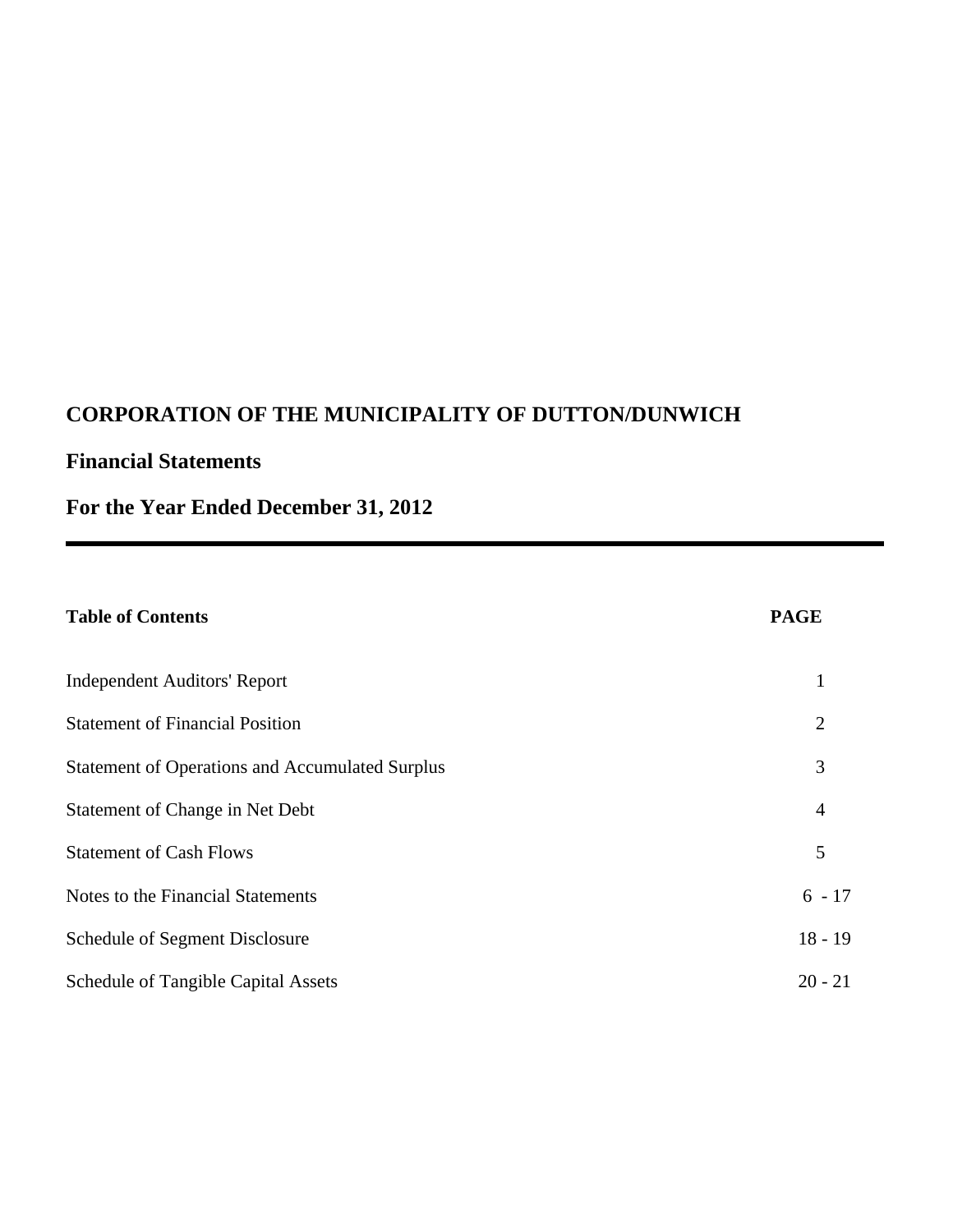

William A. Graham\* Alan R. Enns\* John M. Scott\* Michael S. Stover\* Robert B. Foster\* William J. Luyks\* lames G. Frederick\* Betty A. Gropp Michael J. MacKinnon\* Garth G. Howes\*

\*Practicing through a Professional Corporation

450 Sunset Drive, St. Thomas, ON N5R 5V1 Phone: (519) 633-0700 Fax: (519) 633-7009 25 John St. S., Suite 208, Avlmer, ON N5H 2C1 Phone: (519) 773-9265 Fax: (519) 773-9683

#### **INDEPENDENT AUDITORS' REPORT**

#### To the Members of Council, Inhabitants and Ratepayers of **CORPORATION OF THE MUNICIPALITY OF DUTTON/DUNWICH**:

#### **Report on the Financial Statements**

We have audited the accompanying financial statements of **CORPORATION OF THE MUNICIPALITY OF DUTTON/DUNWICH**, which comprise the statement of financial position as at December 31, 2012, and the statements of operations and accumulated surplus, changes in net debt, and cash flows for the year then ended, and a summary of significant accounting policies and other explanatory information.

#### **Management's Responsibility for the Financial Statements**

Management is responsible for the preparation and fair presentation of these financial statements in accordance with Canadian accounting standards for public sector entities and for such internal control as management determines is necessary to enable the preparation of financial statements that are free from material misstatement, whether due to fraud or error.

#### **Auditors' Responsibility**

Our responsibility is to express an opinion on these financial statements based on our audit. We conducted our audit in accordance with Canadian generally accepted auditing standards. Those standards require that we comply with ethical requirements and plan and perform the audit to obtain reasonable assurance whether the financial statements are free of material misstatement.

An audit involves performing procedures to obtain audit evidence about the amounts and disclosures in the financial statements. The procedures selected depend on the auditor's judgment, including the assessment of the risks of material misstatement of the consolidated financial statements, whether due to fraud or error. In making those risk assessments, the auditor considers internal control relevant to the entity's preparation and fair presentation of the financial statements in order to design audit procedures that are appropriate in the circumstances, but not for the purpose of expressing an opinion on the effectiveness of the entity's internal control. An audit also includes evaluating the appropriateness of accounting policies used and the reasonableness of accounting estimates made by management, as well as evaluating the overall presentation of the financial statements.

We believe that the audit evidence we have obtained is sufficient and appropriate to provide a basis for our audit opinion.

#### **Opinion**

In our opinion, the financial statements present fairly, in all material respects, the statement of financial position of **CORPORATION OF THE MUNICIPALITY OF DUTTON/DUNWICH** as at December 31, 2012, and the statements of operations and accumulated surplus, changes in net debt, and cash flows for the year then ended in accordance with Canadian accounting standards for public sector entities.

**St. Thomas, Ontario** *Graham Scott Enns LLP*

**July 24, 2013 CHARTERED ACCOUNTANTS Licensed Public Accountants**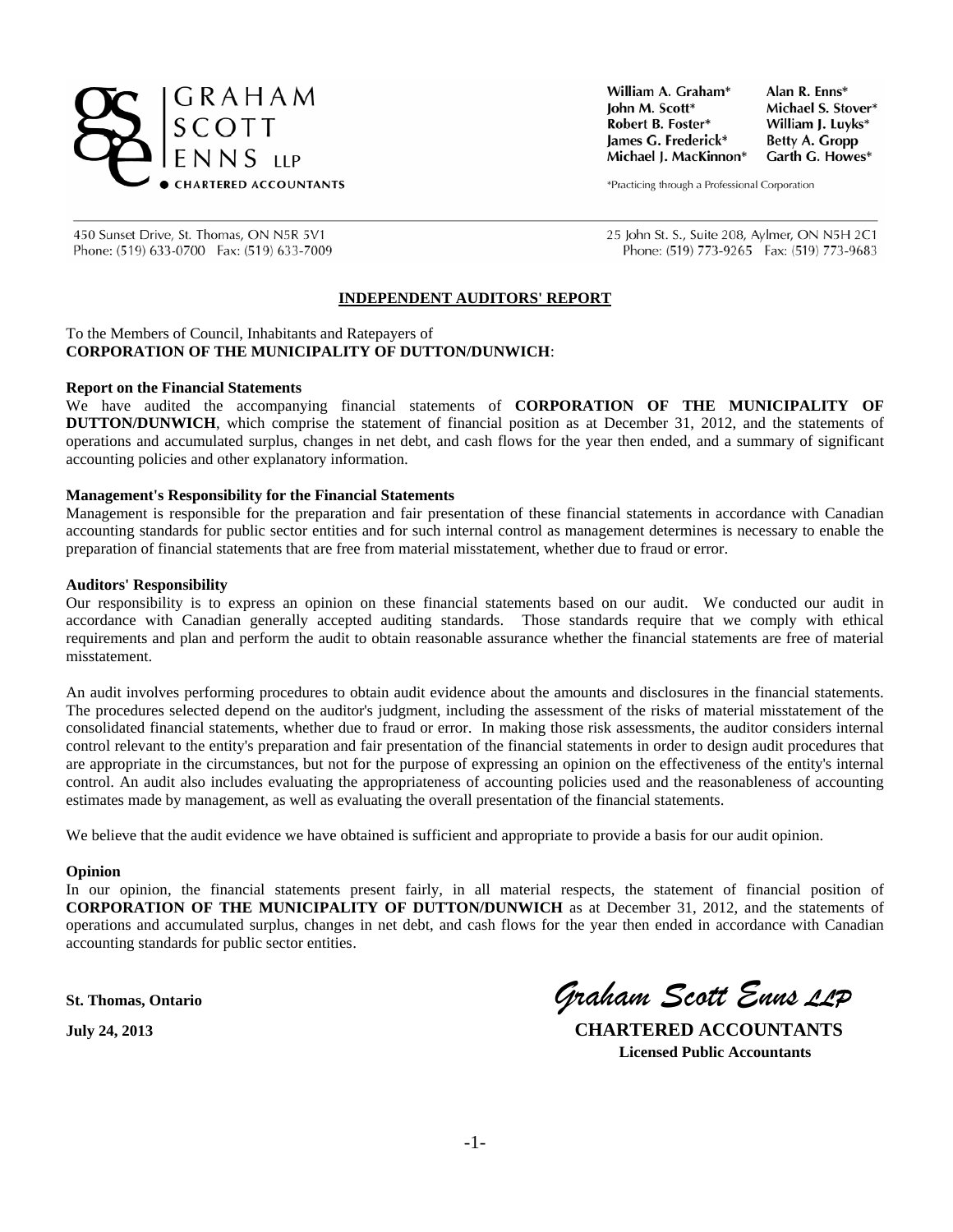# **Statement of Financial Position As at December 31, 2012**

|                                                      | 2012<br>$\sqrt{\frac{1}{2}}$ | 2011<br>$\mathcal{S}$ |
|------------------------------------------------------|------------------------------|-----------------------|
| <b>FINANCIAL ASSETS</b>                              |                              |                       |
| Cash                                                 | 6,371                        | 42,567                |
| Taxes receivable                                     | 594,205                      | 632,946               |
| Accounts receivable                                  | 556,688                      | 981,669               |
| <b>Total financial assets</b>                        | 1,157,264                    | 1,657,182             |
| <b>LIABILITIES</b>                                   |                              |                       |
| Temporary bank advances                              | 1,630,972                    | 2,320,106             |
| Deferred revenue - obligatory reserve funds (Note 4) | 69,578                       | 171,347               |
| Accounts payable and accrued liabilities             | 278,818                      | 376,377               |
| Landfill closure and post-closure liability (Note 3) | 29,264                       | 28,270                |
| Net long-term liabilities (Note 5)                   | 2,366,963                    | 2,384,756             |
| <b>Total liabilities</b>                             | <u>4,375,595</u>             | 5,280,856             |
| <b>NET DEBT</b>                                      | (3,218,331)                  | (3,623,674)           |
| <b>NON-FINANCIAL ASSETS</b>                          |                              |                       |
| Tangible capital assets (Note 2)                     | 29,692,531                   | 29,840,340            |
| Prepaid expenses                                     | 19,910                       | 12,265                |
| <b>Total non-financial assets</b>                    | 29,712,441                   | 29,852,605            |
| <b>ACCUMULATED SURPLUS (NOTE 6)</b>                  | 26,494,110                   | 26,228,931            |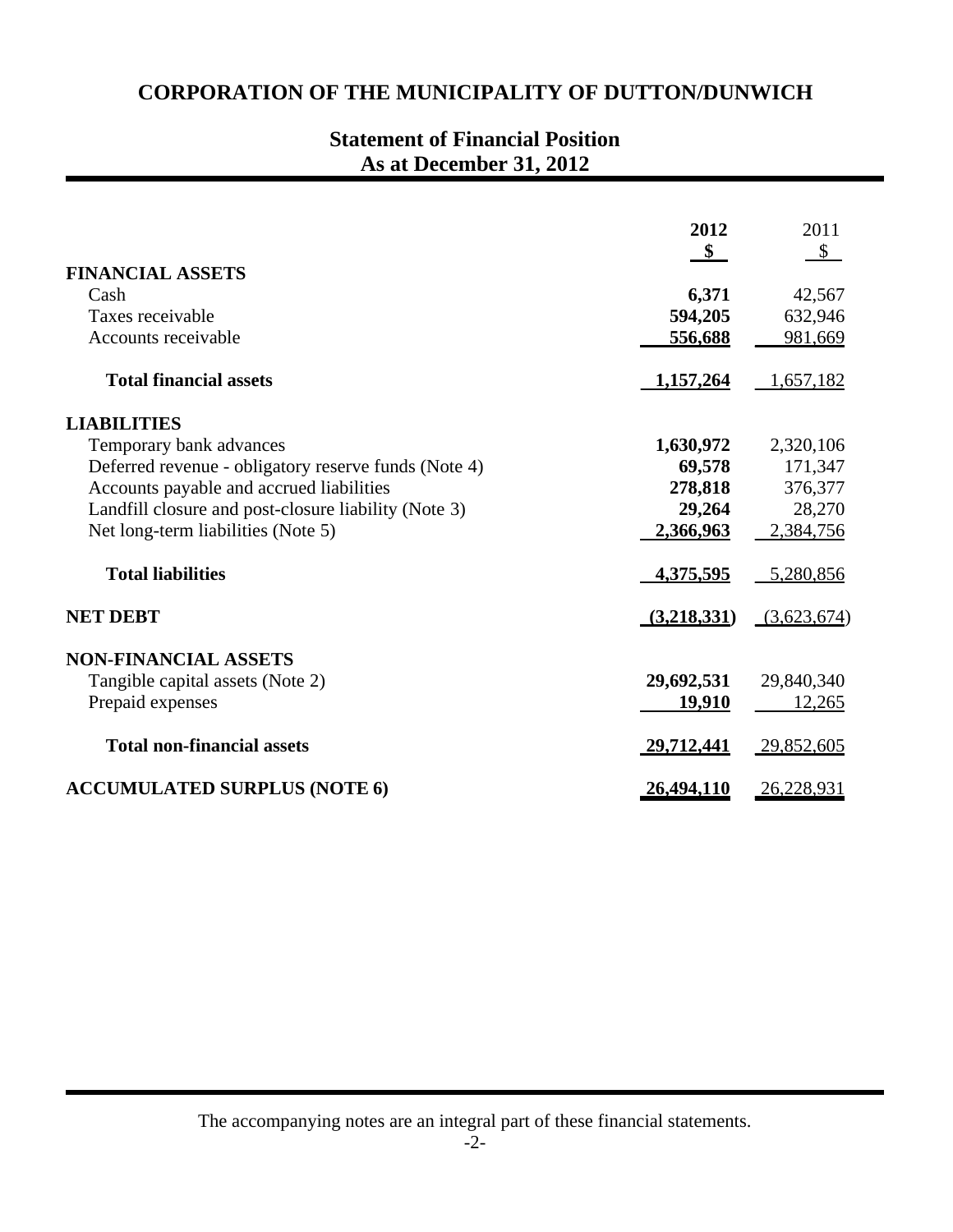|                                                         | <b>Budget</b><br>(Unaudited) | <b>Actual</b>     | Actual           |
|---------------------------------------------------------|------------------------------|-------------------|------------------|
|                                                         | 2012                         | 2012              | 2011             |
|                                                         | $\mathbb{S}$                 | $\sqrt{3}$        | $\mathcal{S}$    |
| <b>REVENUES</b>                                         |                              |                   |                  |
| Property taxation                                       | 2,272,140                    | 2,270,975         | 2,135,476        |
| Taxation from other governments                         | 165,000                      | 168,066           | 36,925           |
| User charges                                            | 1,600,332                    | 1,718,757         | 1,651,048        |
| Local improvement levies                                | 166,437                      | 433,310           | 248,581          |
| <b>Government Transfers:</b>                            |                              |                   |                  |
| Federal                                                 | 156,400                      | 226,150           | 451,846          |
| Provincial                                              | 1,220,222                    | 1,330,139         | 1,530,417        |
| <b>Other Municipalities</b>                             | 706,041                      | 677,448           | 805,481          |
| Penalties and interest on taxes                         | 70,500                       | 79,893            | 78,099           |
| Other                                                   | 458,511                      | 93,043            | 169,540          |
| Gain on disposal of tangible capital assets             |                              | 603               | 23,292           |
| <b>Total revenues</b>                                   | 6,815,583                    | 6,998,384         | <u>7,130,705</u> |
| <b>EXPENSES</b>                                         |                              |                   |                  |
| General government                                      | 925,307                      | 1,013,123         | 883,185          |
| Fire and police protection                              | 696,934                      | 697,845           | 632,221          |
| Other protective services                               | 246,546                      | 270,933           | 266,327          |
| <b>Transportation services</b>                          | 1,849,260                    | 2,049,740         | 1,898,210        |
| Waterworks and sewer                                    | 1,316,626                    | 1,385,423         | 1,346,353        |
| Garbage collection and disposal                         | 258,300                      | 310,701           | 280,875          |
| Health services                                         | 254,192                      | 239,754           | 296,112          |
| Recreation and cultural services                        | 422,810                      | 419,889           | 373,742          |
| Planning and zoning                                     | 12,000                       | 64,680            | 21,476           |
| Agriculture                                             | 37,108                       | <u>281,117</u>    | 129,744          |
| Total expenditures (Note 13)                            | 6,019,083                    | 6,733,205         | 6,128,245        |
| <b>ANNUAL SURPLUS</b>                                   | 796,500                      | 265,179           | 1,002,460        |
| <b>ACCUMULATED SURPLUS, BEGINNING</b><br><b>OF YEAR</b> | <u>26,228,931</u>            | 26,228,931        | 25,226,471       |
| <b>ACCUMULATED SURPLUS, END</b><br>OF YEAR (NOTE 6)     | <u>27,025,431</u>            | <u>26,494,110</u> | 26,228,931       |

# **Statement of Operations and Accumulated Surplus For the Year Ended December 31, 2012**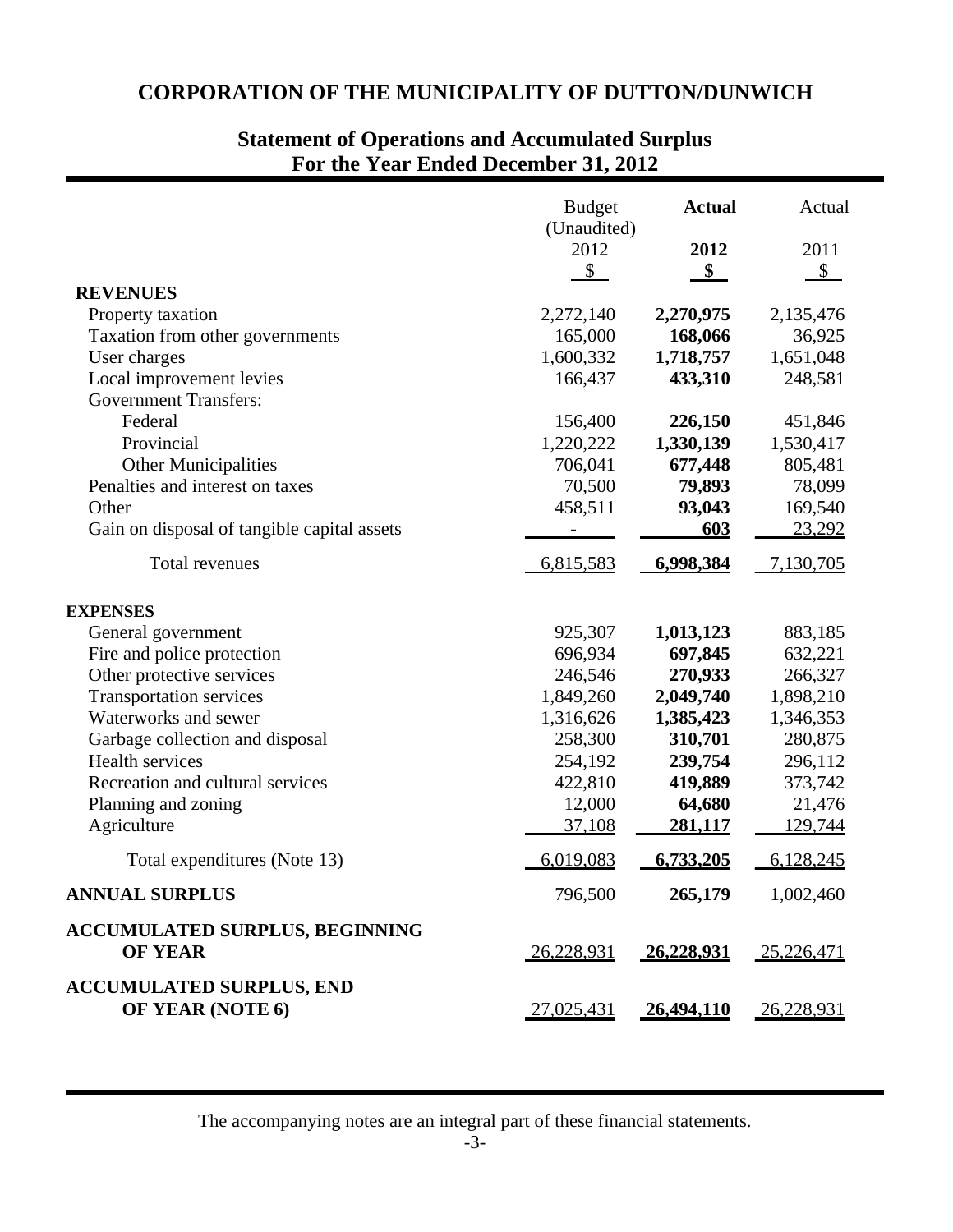# **Statement of Change in Net Debt For the Year Ended December 31, 2012**

|                                                                                                                                                                                                                     | 2012<br>$\bullet$                                  | 2011<br>$\mathcal{S}$                                  |
|---------------------------------------------------------------------------------------------------------------------------------------------------------------------------------------------------------------------|----------------------------------------------------|--------------------------------------------------------|
| <b>ANNUAL SURPLUS</b>                                                                                                                                                                                               | 265,179                                            | 1,002,460                                              |
| Acquisition of tangible capital assets<br>Amortization of tangible capital assets<br>Proceeds on disposal of tangible capital assets<br>Change in prepaid expenses<br>(Gain) on disposal of tangible capital assets | (645, 447)<br>791,359<br>2,500<br>(7,645)<br>(603) | (1,768,056)<br>750,961<br>28,000<br>17,628<br>(23,292) |
| DECREASE IN NET DEBT                                                                                                                                                                                                | 405,343                                            | 7,701                                                  |
| NET DEBT, BEGINNING OF YEAR                                                                                                                                                                                         | (3,623,674)                                        | (3,631,375)                                            |
| <b>NET DEBT, END OF YEAR</b>                                                                                                                                                                                        | (3,218,331)                                        | (3,623,674)                                            |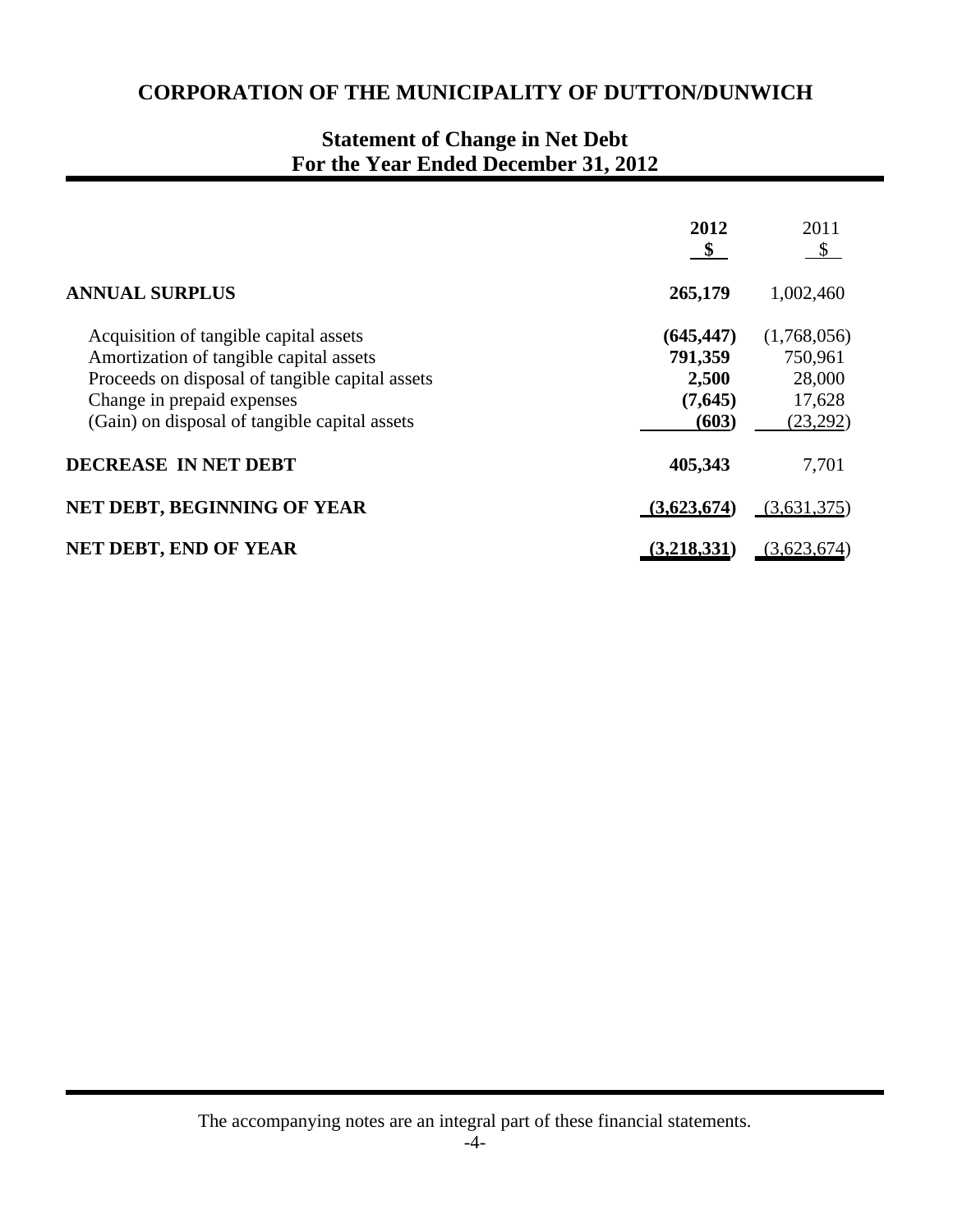# **Statement of Cash Flows For the Year Ended December 31, 2012**

|                                                                                                                                                                                 | 2012<br>$\mathbf{\$}$               | 2011<br>$\mathbb{S}$                 |
|---------------------------------------------------------------------------------------------------------------------------------------------------------------------------------|-------------------------------------|--------------------------------------|
| <b>OPERATING ACTIVITIES</b><br>Annual surplus                                                                                                                                   | 265,179                             | 1,002,460                            |
| Add (deduct) items not involving cash:<br>Amortization of tangible capital assets<br>Landfill closure and post-closure liability<br>Gain on disposal of tangible capital assets | 791,359<br>994<br>(603)             | 750,961<br>960<br>(23,292)           |
| Change in non-cash assets and liabilities related<br>to operations (Note 13 [b])                                                                                                | 1,056,929<br>256,749                | 1,731,089<br><u>31,559</u>           |
| Net change in cash from operating activities                                                                                                                                    | 1,313,678                           | 1,762,648                            |
| <b>CAPITAL ACTIVITIES</b><br>Acquisition of tangible capital assets<br>Proceeds on disposal of tangible capital assets<br>Net change in cash from capital activities            | (645, 447)<br>2,500<br>(642, 947)   | (1,768,056)<br>28,000<br>(1,740,056) |
| <b>FINANCING ACTIVITIES</b><br>Proceeds from long-term debt issued<br>Long-term debt repayments                                                                                 | 344,494<br>(362, 287)               | 467,073<br>(349, 470)                |
| Net change in cash from financing activities                                                                                                                                    | (17,793)                            | 117,603                              |
| NET CHANGE IN BANK INDEBTEDNESS                                                                                                                                                 | 652,938                             | 140,195                              |
| <b>BANK INDEBTEDNESS, BEGINNING OF YEAR</b>                                                                                                                                     | (2,277,539)                         | (2,417,734)                          |
| <b>BANK INDEBTEDNESS, END OF YEAR</b>                                                                                                                                           | (1,624,601)                         | (2,277,539)                          |
| <b>BANK INDEBTEDNESS REPRESENTED BY:</b><br>Cash<br><b>Bank</b> loan                                                                                                            | 6,371<br>(1,630,972)<br>(1,624,601) | 42,567<br>(2,320,106)<br>(2,277,539) |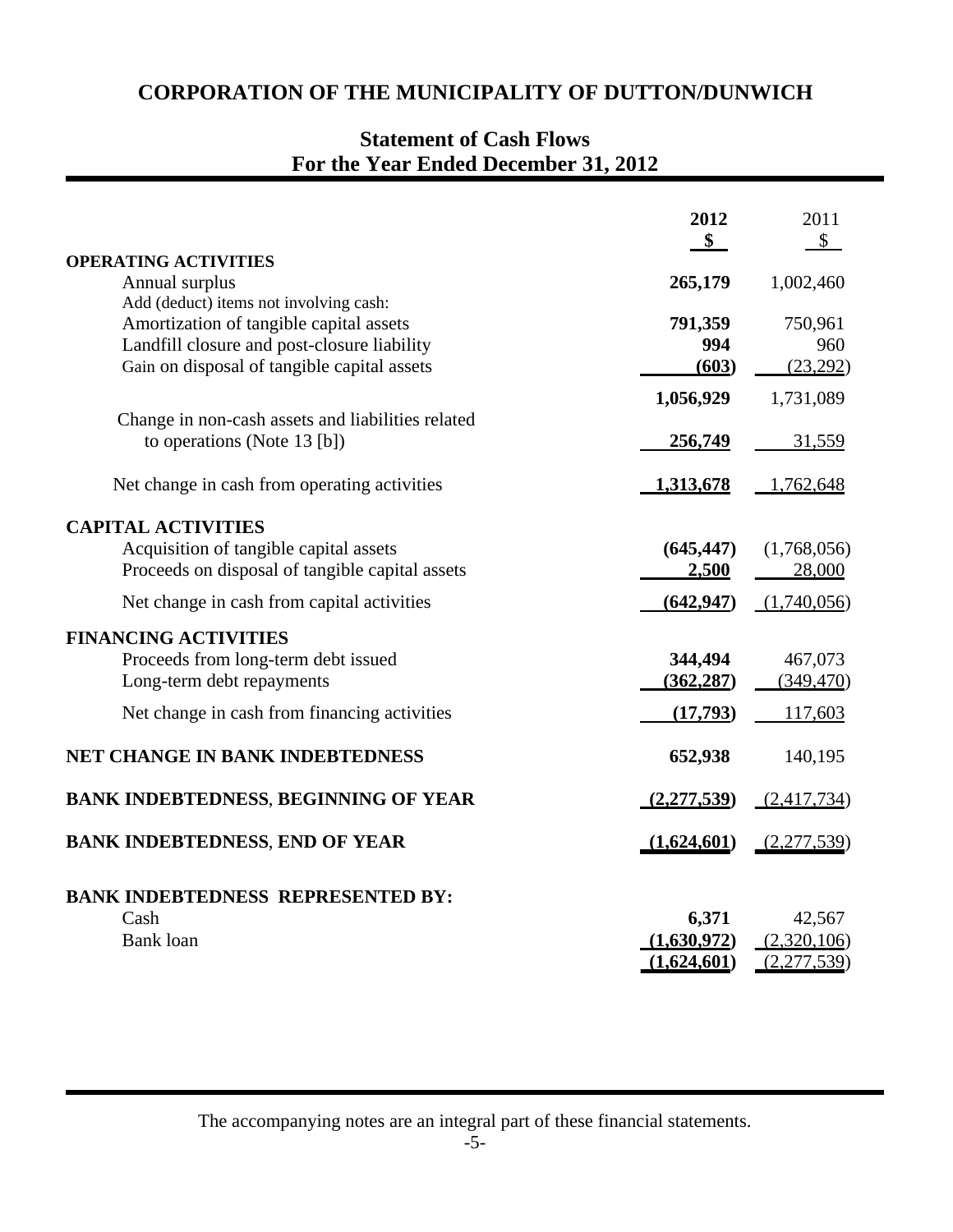### **Notes to the Financial Statements For the Year Ended December 31, 2012**

The Corporation of the Municipality of Dutton/Dunwich (the "Municipality") is a municipality in the Province of Ontario. It conducts its operations guided by the provisions of provincial statutes such as the Municipal Act, Municipal Affairs Act and related legislation.

### **1. SUMMARY OF SIGNIFICANT ACCOUNTING POLICIES**

The financial statements of the Municipality are prepared by management in accordance with Canadian generally accepted accounting principles for local governments as recommended by the Public Sector Accounting Board of the Canadian Institute of Chartered Accountants. Significant aspects of the accounting policies adopted by the Municipality are as follows:

#### **Reporting Entity**

The financial statements reflect the assets, liabilities, revenues, expenses of the reporting entity. The reporting entity is comprised of all organizations, committees and local boards accountable for the administration of their financial affairs and resources to the Municipality and which are owned or controlled by the Municipality.

#### **Consolidated Entities**

There are no organizations or local boards that are consolidated in these financial statements.

### **Proportionate Consolidation**

There are no organizations or local boards that are proportionately consolidated in these financial statements.

### **Trust Funds**

Trust funds and their related operations administered by the Municipality are not included in the financial statements. Trust funds administered are reported in note 10.

#### **Basis of Accounting**

The financial statements are prepared using the accrual basis of accounting. The accrual basis of accounting records revenue as it is earned and measurable. Expenses are recognized as they are incurred and measurable based upon receipt of goods or services and/or the creation of a legal obligation to pay.

### **Accounting for County and School Board Transactions**

Although the Municipality collects taxation on behalf of the County of Elgin and the School Boards, the taxation, other revenues, expenses, assets and liabilities with respect to the operations of the County and the school boards are not reflected in these financial statements.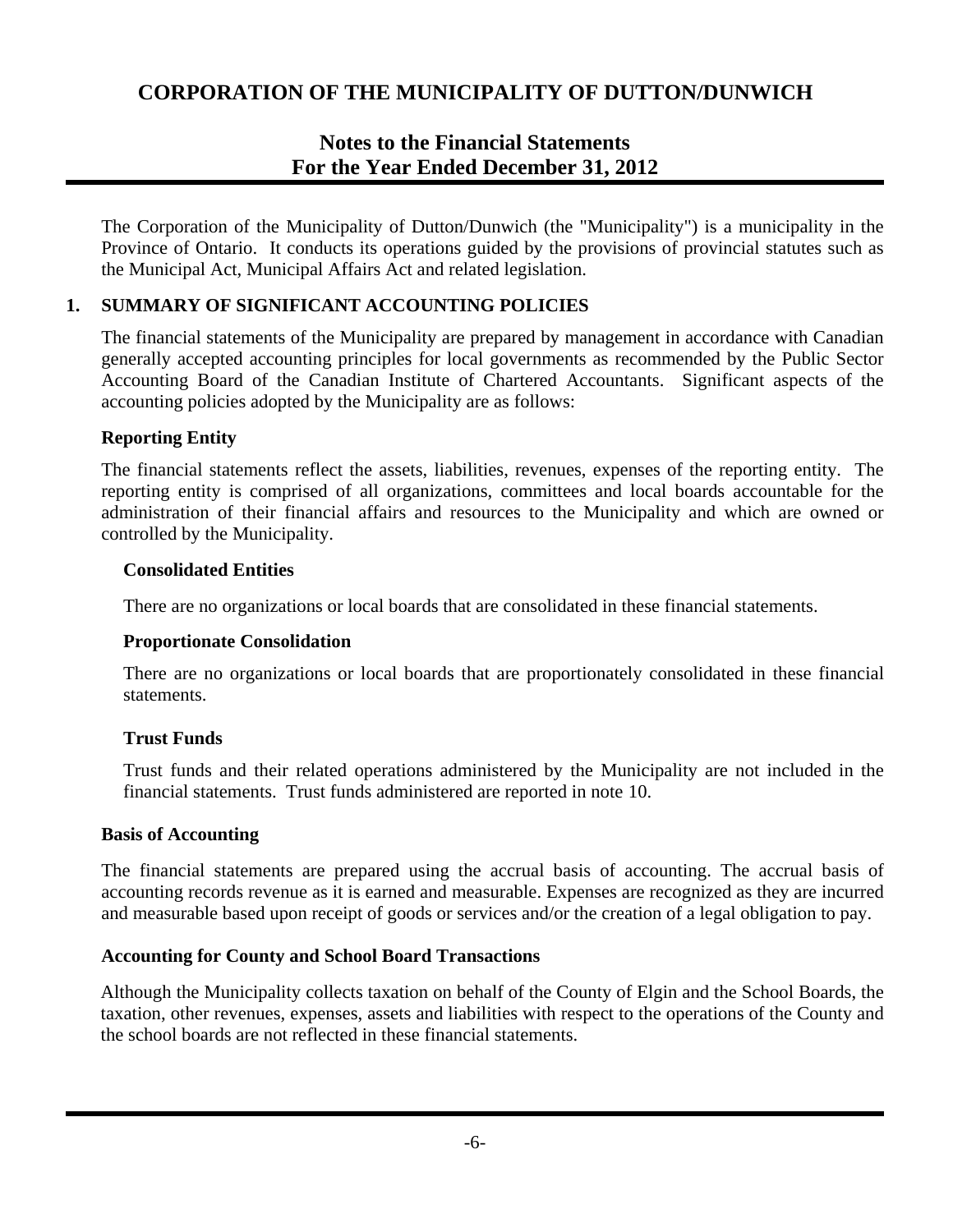### **Notes to the Financial Statements For the Year Ended December 31, 2012**

### **1. SUMMARY OF SIGNIFICANT ACCOUNTING POLICIES (CONTINUED)**

#### **Non-Financial Assets**

Non-financial assets are not available to discharge existing liabilities and are held for use in the provision of services. They have useful lives extending beyond the current year and are not intended for sale in the ordinary course of operations. The change in non-financial assets during the year, together with the excess of revenues over expenses, provides the Change in Net Debt for the year.

#### i) Tangible capital assets

Tangible capital assets are recorded at cost which includes all amounts that are directly attributable to acquisition, construction, development or betterment of the asset. The cost, less residual value, of the tangible capital assets are amortized on a straight-line basis over their estimated useful lives as follows:

| <b>Buildings</b>            | $20 - 60$ years |
|-----------------------------|-----------------|
| Equipment                   | $5 - 15$ years  |
| Vehicles                    | $10 - 15$ years |
| Transportation              | $15 - 30$ years |
| <b>Bridges</b>              | 25 - 75 years   |
| Water system infrastructure | 100 years       |
| Wastewater infrastructure   | 80 years        |

Amortization is recorded on a straight-line basis over the estimated useful lives of the asset commencing the year the asset is available for productive use. Half the normal rate of amortization is recorded in the initial year of productive use.

ii) Contributions of tangible capital assets

Tangible capital assets received as contributions are recorded at their fair value at the date of receipt and also are recorded as revenue.

#### iii) Inventories

Inventories held for consumption are recorded at the lower of cost and replacement cost.

iv) Works of art and cultural and historic assets

Works of art and cultural and historic assets are not recorded as assets in these financial statements.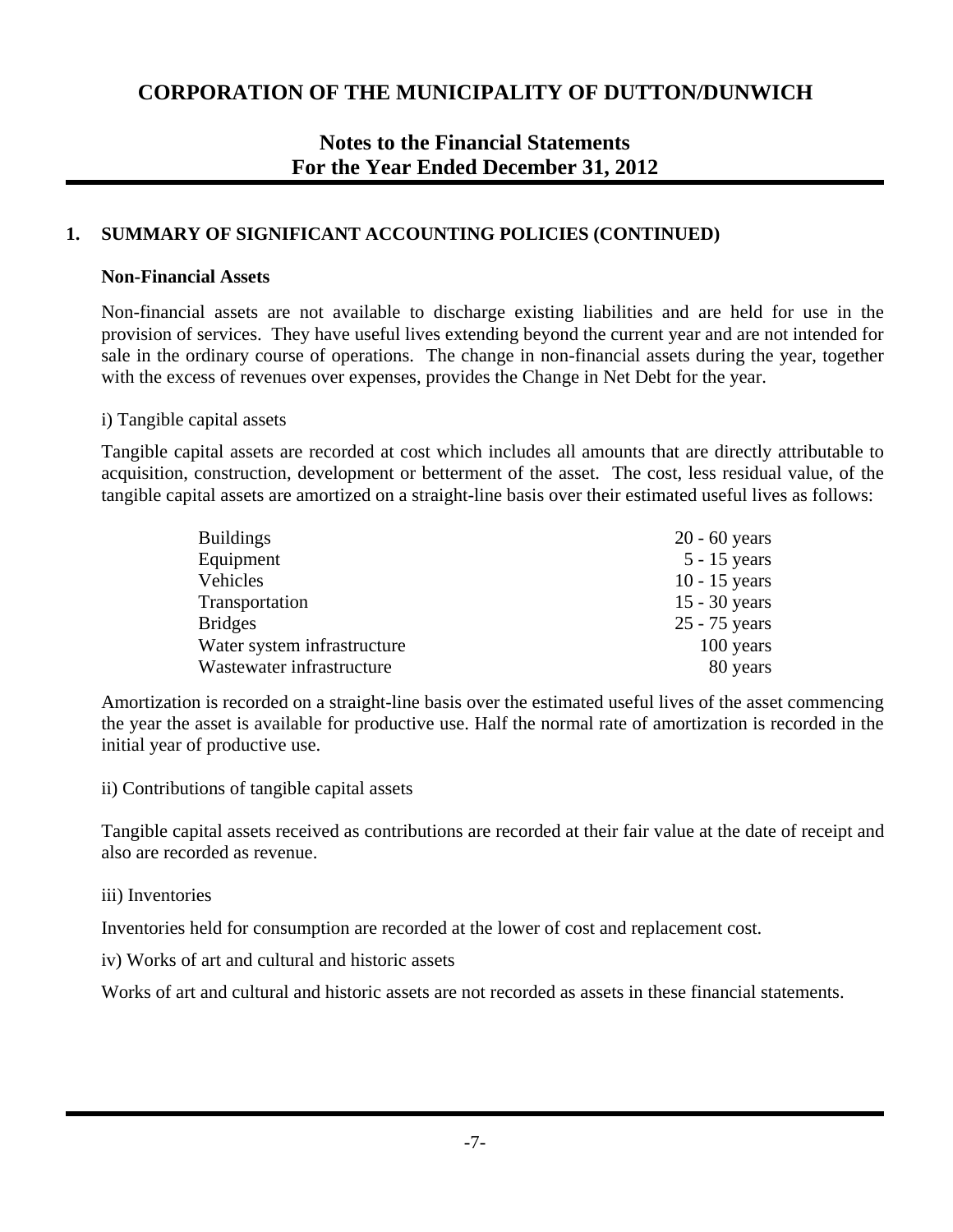### **Notes to the Financial Statements For the Year Ended December 31, 2012**

### **1. SUMMARY OF SIGNIFICANT ACCOUNTING POLICIES (CONTINUED)**

#### **Deferred Revenue**

Government transfers, contributions and other amounts are received from third parties pursuant to legislation, regulation or agreement and may only be used in the conduct of certain programs, in the completion of specific work. In addition, certain user charges and fees which have been collected but for which the related services have yet to be performed. Revenue is recognized in the period when the related expense are incurred and services preformed.

### **Solid Waste Landfill Closure and Post-Closure Liability**

Landfill closure and post-closure care requirements have been defined in accordance with industry standards and include covering and landscaping of the landfill, pumping of ground water and leachates from the site, and ongoing environmental monitoring, site inspection and maintenance. The Municipality discounts these future cash flows for closure and post-closure care activities at the Municipality's average long-term borrowing rate.

#### **Government Transfers**

Government transfers are recognized in the financial statements as revenues in the period in which events giving rise to the transfer occur, providing the transfers are authorized, any eligibility criteria have been met including performance and return requirements, and reasonable estimates of the amounts can be determined. Any amount received but restricted is recorded as deferred revenue in accordance with Section 3100 of the Public Sector Accounting Handbook and recognized as revenue in the period in which the resources are used for the purpose specified.

In addition, the Municipality periodically receives senior government capital funding in the form of infrastructure grants and receives ongoing funding from the federal government as a result of an allocation of the gas tax funds.

### **Employee Benefit Plans**

The Municipality accounts for its participation in the Ontario Municipal Employees Retirement System (OMERS), a multi-employer public sector pension fund, as a defined contribution plan. The OMERS plan specifies the retirement benefits to be received by the employees based on the length of service and pay rates. Employee benefits include post employment benefits. Post employment benefits are subject to actuarial valuations and are accrued in accordance with the projected benefit method, prorated on service and management's best estimate of salary escalation and retirement ages of employees. Any actuarial gains and losses related to past service of employees are amortized over the expected average remaining service period.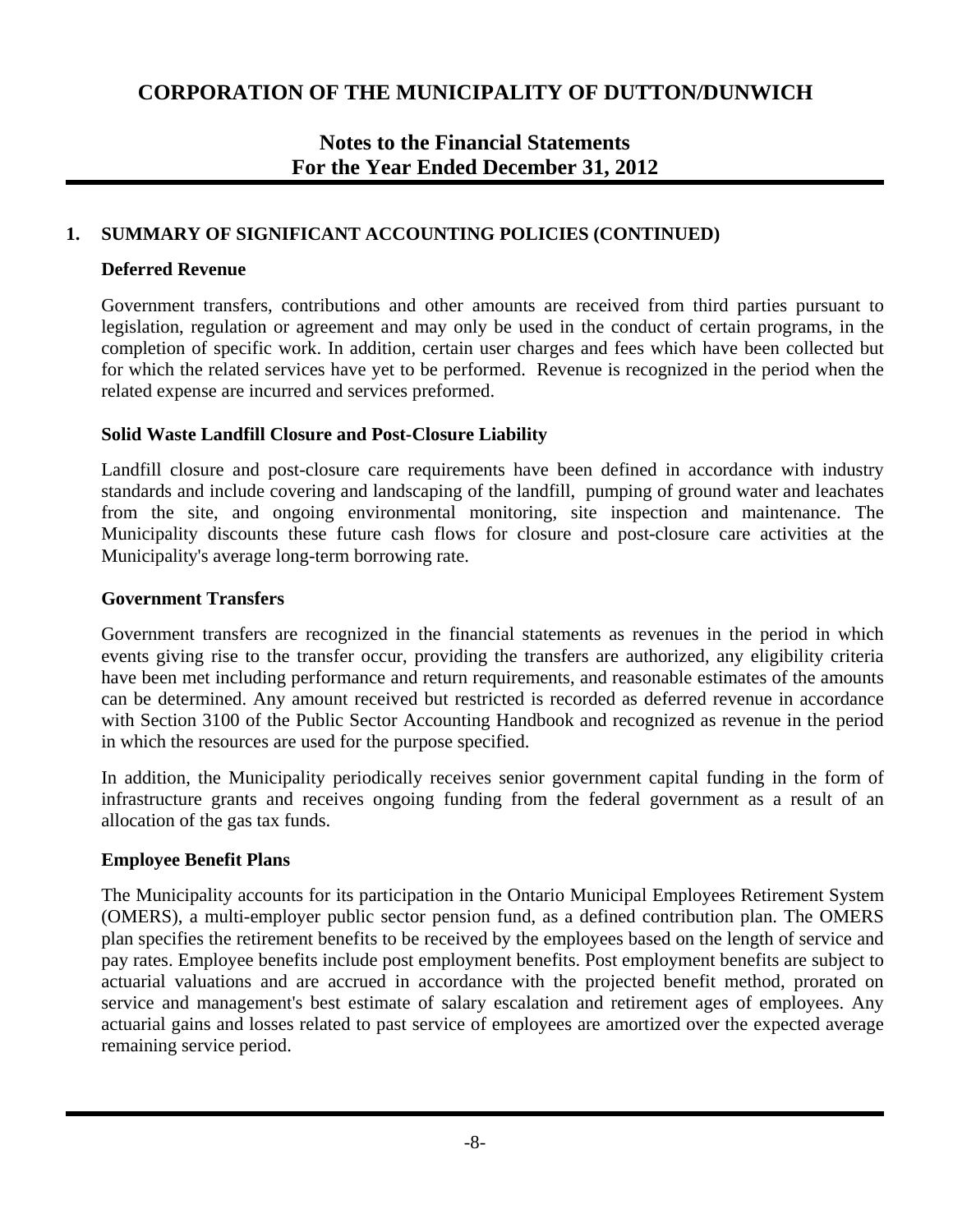### **Notes to the Financial Statements For the Year Ended December 31, 2012**

### **1. SUMMARY OF SIGNIFICANT ACCOUNTING POLICIES (CONTINUED)**

### **Tax Revenues**

In 2012 the Municipality received \$2,439,041 (2011 - \$2,172,401) in property tax revenues for municipal purposes. The authority to levy and collect property taxes is established under the Municipal Act 2001, the Assessment Act, the Education Act, and other legislation.

The property tax levy is determined each year through Council's approval of the annual budget. Municipal tax rates are set annually by Council for each class or type of property, in accordance with legislation and Council-approved policies, in order to raise the revenue required to meet operating budget requirements. Education tax rates are established by the Province each year in order to fund costs of education on a Province-wide basis.

Taxation revenues are recorded at the time billings are issued. Additional property tax revenue can be added throughout the year, related to new properties that become occupied, or that become subject to property tax, after the return of the annual assessment roll used for billing purposes. The Municipality may receive supplementary assessment rolls over the course of the year from MPAC that identify new or omitted assessments. Property taxes for these supplementary/omitted amounts are then billed according to the approved tax rate for the property class.

Taxation revenues in any year may also be reduced as a result of reductions in assessment value rising from assessment and/or tax appeals. Each year, an amount is identified to cover the estimated amount of revenue loss attributable to assessment appeals, tax appeals or other deficiencies in tax revenue (e.g. uncollectible amounts, write-offs, etc.).

### **Use of Estimates**

The preparation of financial statements in conformity with Canadian generally accepted accounting principles requires management to make estimates and assumptions that affect the reported amounts of assets and liabilities and disclosure of contingent assets and liabilities at the date of the financial statements, and the reported amounts of revenues and expenses during the period. Significant estimates include assumptions used in estimating provisions for accrued liabilities, allowances for vacancies, rebates and uncollectible property taxes and in performing actuarial valuations of employee future benefits.

In addition, the Municipality's implementation of the Public Sector Accounting Handbook PS3150 has required management to make estimates of historical costs and useful lives of tangible capital assets.

Actual results could differ from management's best estimates as additional information becomes available in the future.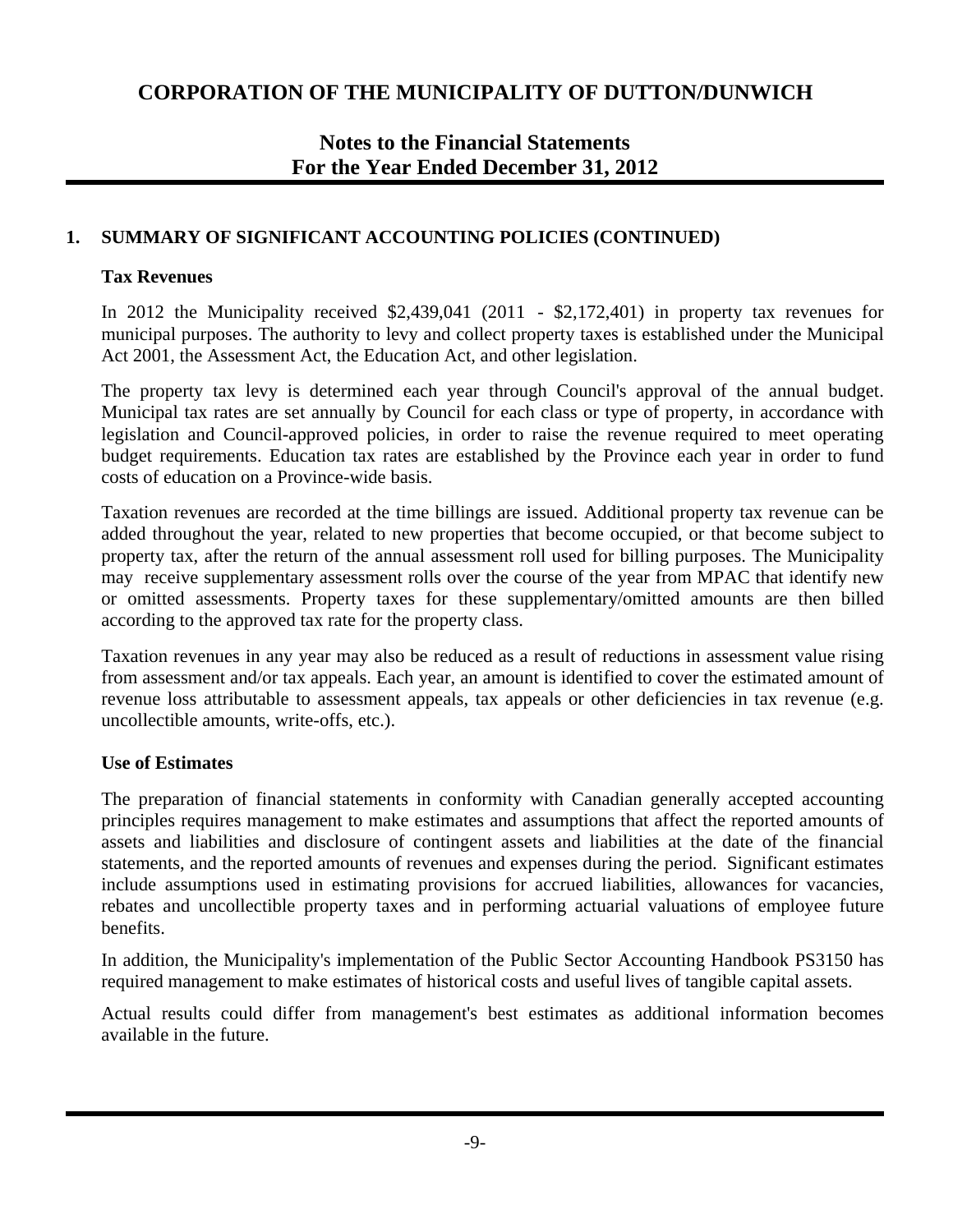### **Notes to the Financial Statements For the Year Ended December 31, 2012**

### **1. SUMMARY OF SIGNIFICANT ACCOUNTING POLICIES (CONTINUED)**

#### **Financial Instruments**

The Municipality's financial instruments and consist of cash and cash equivalents, accounts receivable, taxes receivable, accounts payable and accrued liabilities and long-term liabilities. Unless otherwise noted, it is management's opinion that the Corporation is not exposed to significant interest, currency, or credit risk arising from these financial instruments.

#### **2. TANGIBLE CAPITAL ASSETS**

|                                         | <b>Net Book Value</b> |               |
|-----------------------------------------|-----------------------|---------------|
|                                         | 2012                  | 2011          |
|                                         | \$                    | $\mathcal{S}$ |
| <b>General</b>                          |                       |               |
| Land                                    | 2,206,711             | 2,206,711     |
| <b>Buildings</b>                        | 5,412,294             | 5,580,654     |
| Machinery and equipment                 | 726,326               | 763,596       |
| Vehicles                                | 1,356,650             | 1,178,569     |
| <b>Infrastructure</b>                   |                       |               |
| <b>Bridges</b>                          | 1,944,931             | 1,911,543     |
| Roads and related transportation assets | 3,291,852             | 3,277,659     |
| Water system infrastructure             | 12,033,814            | 12,170,701    |
| Wastewater infrastructure               | 2,719,953             | 2,750,907     |
|                                         | 29,692,531            | 29,840,340    |
| Assets under construction               |                       |               |
|                                         | 29,692,531            | 29,840,340    |

For additional information, see the Consolidated Schedule of Tangible Capital Assets.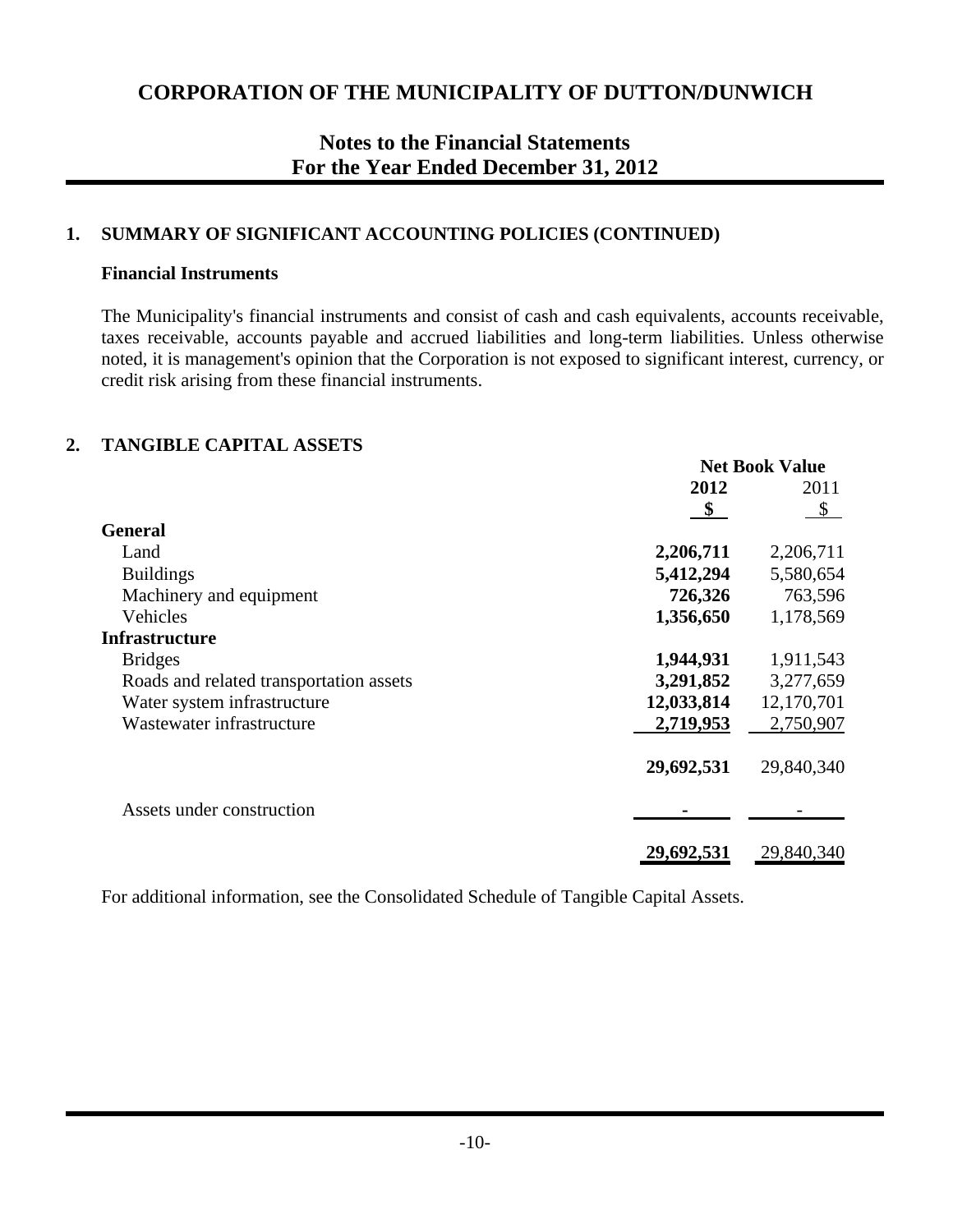### **Notes to the Financial Statements For the Year Ended December 31, 2012**

### **3. LANDFILL CLOSURE AND POST-CLOSURE LIABILITY**

The Ontario Environmental and Protection Act sets out regulatory requirements to properly close and maintain all active and inactive landfill sites. Under environmental law, there is a requirement for closure and post-closure care of solid waste landfill sites.

The total undiscounted closure and post-closure care costs at December 31, 2012 are estimated to be \$15 million.

The estimated liability of \$29,264 (2011 - \$28,270) represents the sum of the discounted future cash flows for closure and post-closure care activities discounted at the Municipality's current long term borrowing rate of 5.0%. The estimated remaining capacity of the Municipality site is approximately 241,000 cubic metres, which will be filled in 121 years. Post-closure care is estimated to continue for a period of 25 years.

The liability is expected to be funded through budget allocation to a landfill reserve over the remaining life of the landfill.

### **4. DEFERRED REVENUE - OBLIGATORY RESERVE FUNDS**

A requirement of the public sector accounting principles of the Canadian Institute of Chartered Accountants, is that obligatory reserve funds be reported as deferred revenue. This requirement is in place as provincial legislation restricts how these funds may be used and under certain circumstances these funds may possibly be refunded. The balances in the obligatory reserve funds of the Municipality are summarized below:

|                   | 2012   | 2011    |
|-------------------|--------|---------|
| Recreation land   | 19,030 | 16,530  |
| Federal - Gas Tax | 46,571 | 150,840 |
| Other             | 3,977  | 3,977   |
|                   | 69,578 | 171,347 |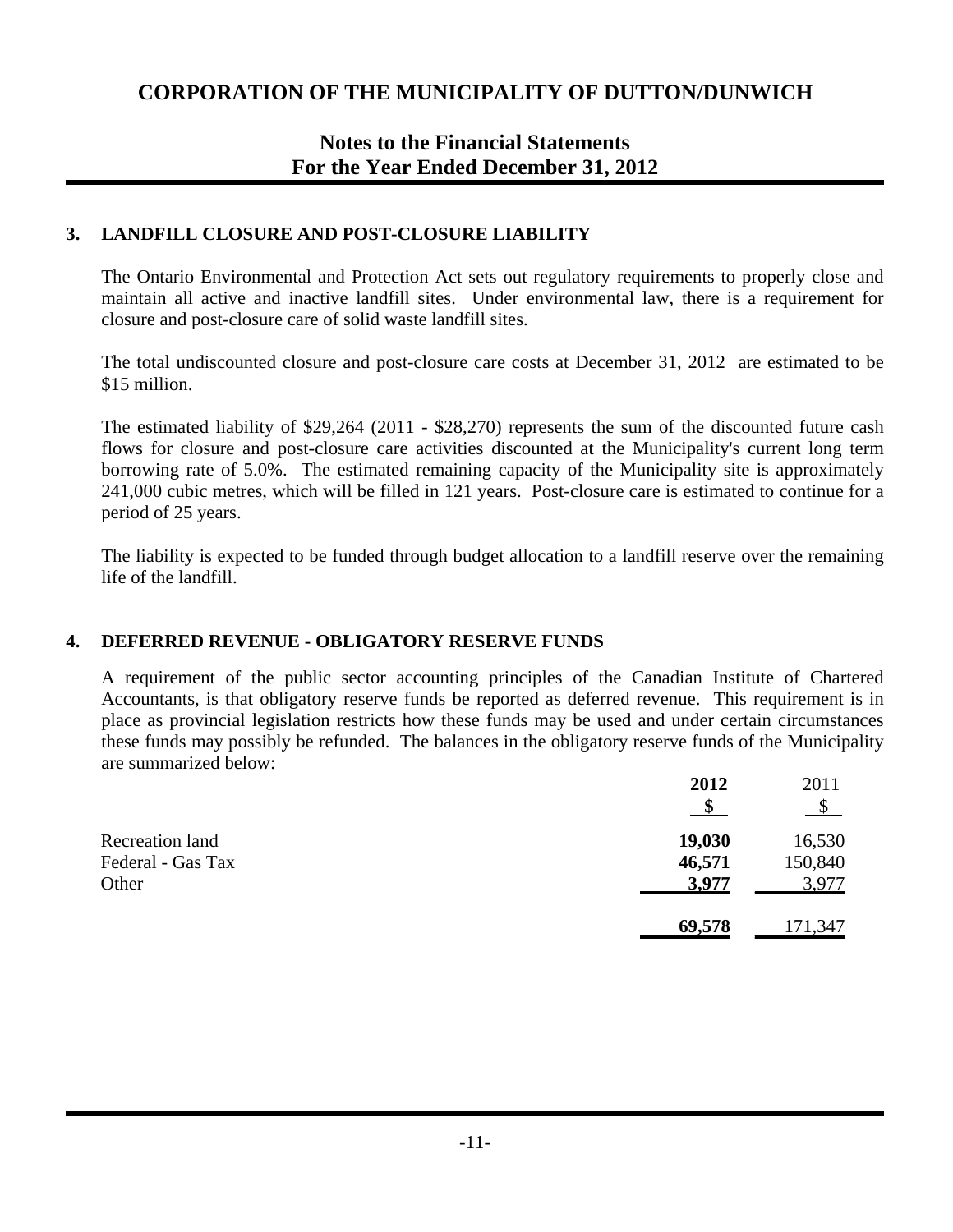### **Notes to the Financial Statements For the Year Ended December 31, 2012**

#### **5. NET LONG-TERM LIABILITIES**

a) The balance of net long-term liabilities reported on the Statement of Financial Position consists of the following:

|                                                                                                    |                           |                              |                           |                    |                       | 2012<br>$\frac{1}{2}$  | 2011<br>$\mathcal{S}$ |
|----------------------------------------------------------------------------------------------------|---------------------------|------------------------------|---------------------------|--------------------|-----------------------|------------------------|-----------------------|
| Total long-term liabilities incurred by the municipality<br>and outstanding at the end of the year |                           |                              |                           |                    |                       | 2,635,305              | 2,674,049             |
| Tile drainage loans assumed by individuals                                                         |                           |                              |                           |                    |                       | (268, 342)             | (289, 293)            |
| Total long-term liabilities at the end of the year                                                 |                           |                              |                           |                    |                       | 2,366,963              | 2,384,756             |
| b) Principal repayments are summarized as follows:                                                 |                           |                              |                           |                    |                       |                        |                       |
|                                                                                                    | 2013<br>$\mathcal{S}$     | 2014<br>$\sqrt{\frac{2}{5}}$ | 2015<br>$\mathcal{S}$     | 2016<br>$\sqrt{S}$ | 2017<br>$\mathcal{S}$ | Beyond<br><sup>S</sup> | Total<br>S            |
| Recoverable from:<br>General tax revenue<br>User charges                                           | 140,028<br><u>276,885</u> | 145,704<br>244,602           | 106,166<br><u>229,957</u> | 89,135<br>238,907  | 92,290<br>325,875     | 44,292<br>433,122      | 617,615<br>1,749,348  |
|                                                                                                    | 416,913                   | 390,306                      | 336,123                   | 328,042            | 418,165               | 477,414                | 2,366,963             |

- c) All long-term liabilities issued on or before December 31, 1992 have received approval of the Ontario Municipal Board. Long-term liabilities issued after January 31, 1993 have been approved by by-law. The annual principal and interest payments required to service these liabilities are within the annual debt repayment limit prescribed by the Ministry of Municipal Affairs and Housing
- d) Interest rates range from 2.11% to 8.85%. Interest expense on long-term liabilities in 2012 amounted to \$135,372 (2011 - \$141,874).
- e) The Municipality is contingently liable for municipality debt with respect to tile drainage loans. The total amount outstanding as at December 31, 2012 is \$268,342 (2011 - 289,293) and is not recorded on the Statement of Financial Position.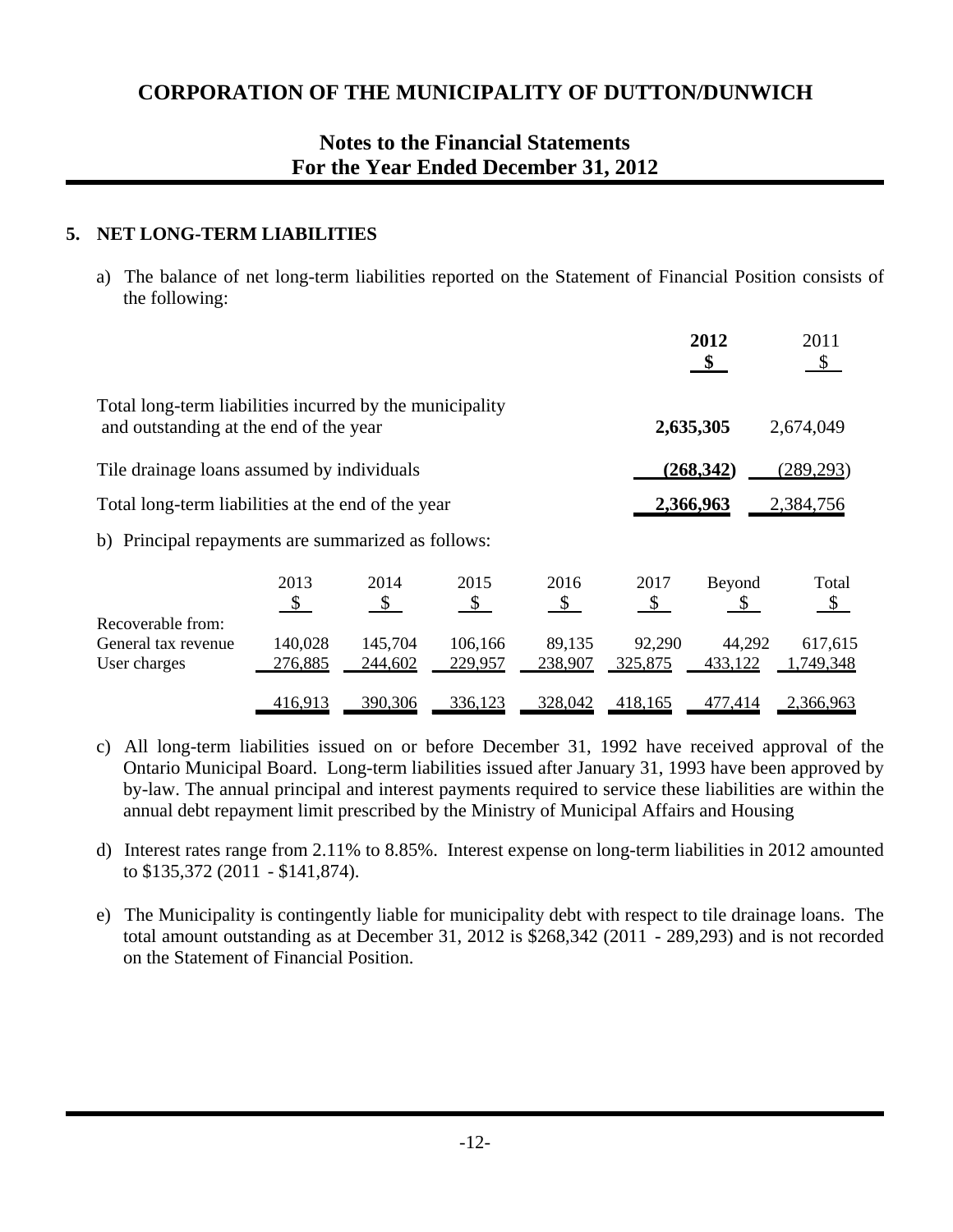# **Notes to the Financial Statements For the Year Ended December 31, 2012**

## **6. ACCUMULATED SURPLUS**

The accumulated surplus consists of individual fund surplus/(deficit) and reserves as follows:

|                                                      | 2012               | 2011          |
|------------------------------------------------------|--------------------|---------------|
|                                                      | $\mathbf{\hat{s}}$ | $\mathsf{\$}$ |
| <b>SURPLUS</b>                                       |                    |               |
| General revenue fund                                 | (1,839,517)        | (1,681,225)   |
| Benefitting land owners                              | (73,346)           | (335,701)     |
| Invested in tangible capital assets                  | 29,692,531         | 29,840,340    |
| Reserves                                             | 1,081,405          | 790,273       |
|                                                      | 28,861,073         | 28,613,687    |
| <b>AMOUNTS TO BE RECOVERED</b>                       |                    |               |
| Net long-term debt                                   | (2,366,963)        | (2,384,756)   |
| <b>ACCUMULATED SURPLUS</b>                           | 26,494,110         | 26,228,931    |
| <b>RESERVES</b>                                      |                    |               |
| Reserves set aside for specific purposes by council: |                    |               |
| Working capital                                      | 264,231            | 264,231       |
| Utility truck replacement                            | 14,087             | 14,087        |
| Fire purposes                                        | 3,150              | 2,000         |
| Roadway purposes                                     | 236,369            | 20,000        |
| Sewage purposes                                      | 4,155              | 4,155         |
| Waterworks purposes                                  | 173,299            | 173,299       |
| Landfill purposes                                    | 10,000             | 10,000        |
| Recreation purposes                                  | 39,774             | 13,154        |
| Tri-county water system                              | 180,608            | 147,532       |
| Dutton Hydro Limited                                 | 141,815            | 141,815       |
| Other purposes                                       | 13,917             |               |
| Total reserves                                       | 1,081,405          | 790,273       |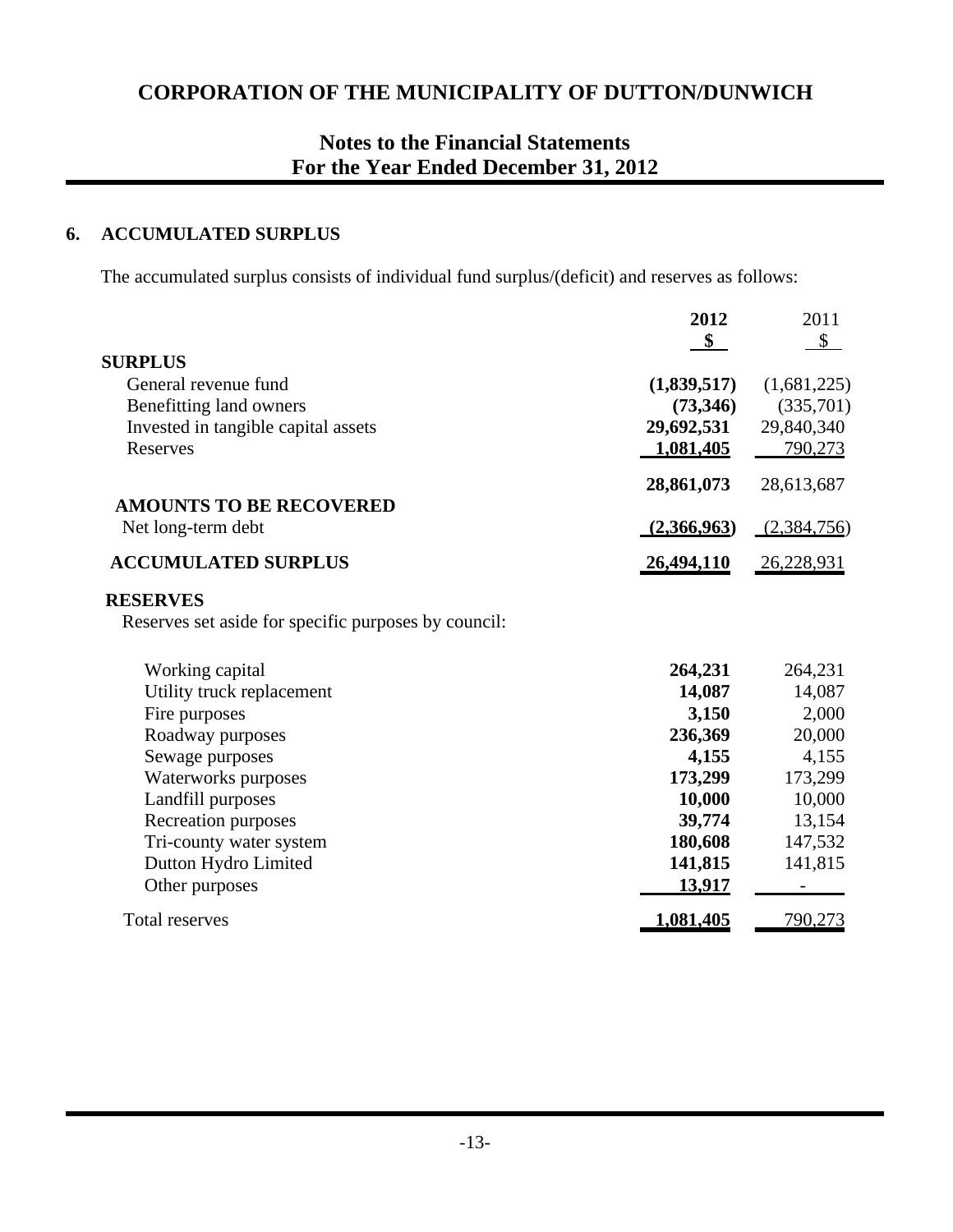### **Notes to the Financial Statements For the Year Ended December 31, 2012**

#### **7. PENSION AGREEMENTS**

The Municipality makes contributions to the Ontario Municipal Employees Retirement Fund (OMERS), which is a multi-employer plan, on behalf of members of its staff. The plan is a defined benefit plan which specifies the amount of the retirement benefit to be received by the employees based on the length of service and rates of pay.

The amount contributed to OMERS for 2012 was \$109,526 (2011 - \$93,715).

#### **8. OPERATION OF THE COUNTY OF ELGIN AND SCHOOL BOARDS**

During 2012, requisitions were made by the County of Elgin and the school boards requiring the Municipality to collect property taxes and payments in lieu of property taxes on their behalf. The amounts collected and remitted are summarized below:

|                                                                 | School<br><b>Boards</b> | County               |
|-----------------------------------------------------------------|-------------------------|----------------------|
| Taxation and user charges<br>Share of payments in lieu of taxes | 812,820<br>162,295      | 1,844,187<br>136,560 |
| Amounts requisitioned                                           | <u>975,115</u>          | 1,980,747            |

### **9. PUBLIC SECTOR SALARY DISCLOSURE**

In 2012 no employees were paid a salary, as defined in the Public Sector Salary Disclosure Act, 1996, of \$100,000 or more by Municipality.

#### **10. TRUST FUNDS**

Trust funds administered by the Municipality amounting to \$64,172 (2011 - \$63,286) have not been included in the Statement of Financial Position nor have their operations been included in the Statement of Operations.

### **11. CONTINGENT LIABILITIES**

From time to time, the Municipality is subject to claims and other lawsuits that arise in the ordinary course of business. These claims may be covered by the Municipality's insurance up to a maximum amount per occurrence. In the opinion of management, any litigation, if successful would not have a material impact on the financial position of the Municipality.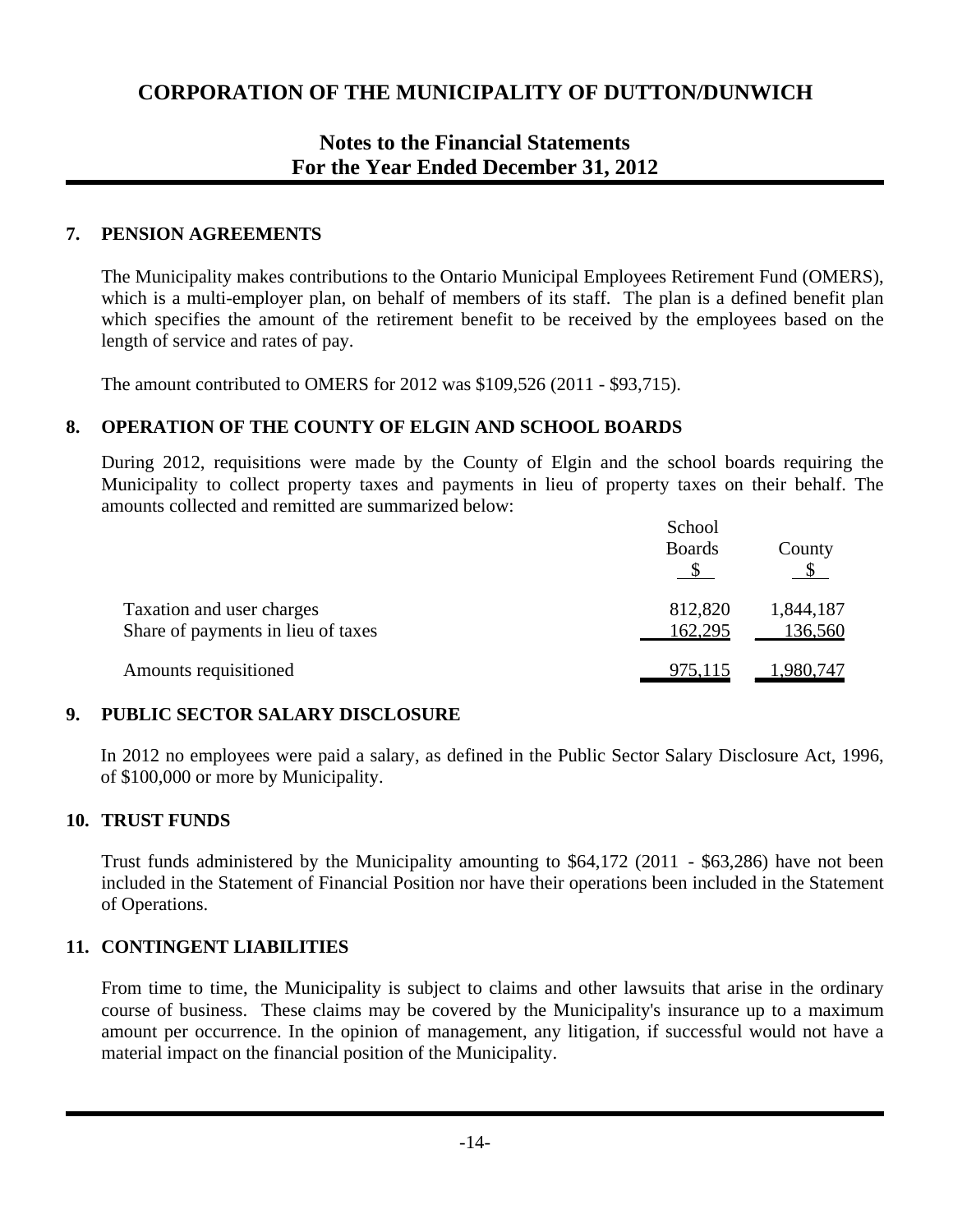## **Notes to the Financial Statements For the Year Ended December 31, 2012**

### **12. BUDGET FIGURES**

The operating budget approved by Council for 2012 is not prepared on a basis consistent with that used to report actual results (Public Sector Accounting Standards). The budget was prepared on a modified accrual basis while Public Sector Accounting Standards now require a full accrual basis to be used. As a result, the budget figures presented in the Statement of Operations and Accumulated Surplus represent the budget adopted by Council on June 14, 2012 with adjustments as follows: **2012**

|     | Add:<br>Less: | Budget by-law surplus for the year<br>Capital expenditures<br>Budget transfers to accumulated surplus<br>Principal payments on debt<br>New debenture debt<br>Budget transfers from accumulated surplus<br>Amortization<br>Budget surplus per Statement of Operations and Accumulated Surplus | 1,125,511  | 2012<br>\$<br>88,139<br>468,850<br>110,000<br><b>776,000</b><br><u>796,500</u> |
|-----|---------------|----------------------------------------------------------------------------------------------------------------------------------------------------------------------------------------------------------------------------------------------------------------------------------------------|------------|--------------------------------------------------------------------------------|
| 13. |               | SUPPLEMENTARY INFORMATION:                                                                                                                                                                                                                                                                   |            |                                                                                |
|     |               |                                                                                                                                                                                                                                                                                              | 2012       | 2011                                                                           |
|     |               |                                                                                                                                                                                                                                                                                              | $\sqrt{s}$ | $\underline{\underline{\$}}$                                                   |
|     |               | [a] Current fund expenditures by object:                                                                                                                                                                                                                                                     |            |                                                                                |
|     |               | Salaries, wages and employee benefits                                                                                                                                                                                                                                                        | 2,163,768  | 1,994,904                                                                      |
|     |               | Long-term debt interest expense                                                                                                                                                                                                                                                              | 135,372    | 141,874                                                                        |
|     |               | Materials and supplies                                                                                                                                                                                                                                                                       | 2,504,420  | 2,052,032                                                                      |
|     |               | Contracted services                                                                                                                                                                                                                                                                          | 981,895    | 1,027,867                                                                      |
|     |               | Rents and financial expenses                                                                                                                                                                                                                                                                 | 67,479     | 73,966                                                                         |
|     |               | Amortization                                                                                                                                                                                                                                                                                 | 791,359    | 750,961                                                                        |
|     |               | Transfer to others                                                                                                                                                                                                                                                                           | 88,912     | 86,641                                                                         |
|     |               |                                                                                                                                                                                                                                                                                              | 6,733,205  | 6,128,245                                                                      |
|     |               | [b] Change in non-cash assets and liabilities related to operations:                                                                                                                                                                                                                         |            |                                                                                |
|     |               | (Increase) decrease in taxes receivable                                                                                                                                                                                                                                                      | 38,741     | (67, 192)                                                                      |
|     |               | (Increase) decrease in accounts receivable                                                                                                                                                                                                                                                   | 424,981    | 400,895                                                                        |
|     |               | (Increase) decrease in inventories and prepaid expenses                                                                                                                                                                                                                                      | (7,645)    | 17,628                                                                         |
|     |               | Increase (decrease) in accounts payable and accrued liabilities                                                                                                                                                                                                                              | (97, 559)  | (224, 570)                                                                     |
|     |               | Increase (decrease) in deferred revenue - obligatory reserve funds                                                                                                                                                                                                                           | (101,769)  | (95,202)                                                                       |
|     |               |                                                                                                                                                                                                                                                                                              | 256,749    | 31,559                                                                         |
|     |               |                                                                                                                                                                                                                                                                                              |            |                                                                                |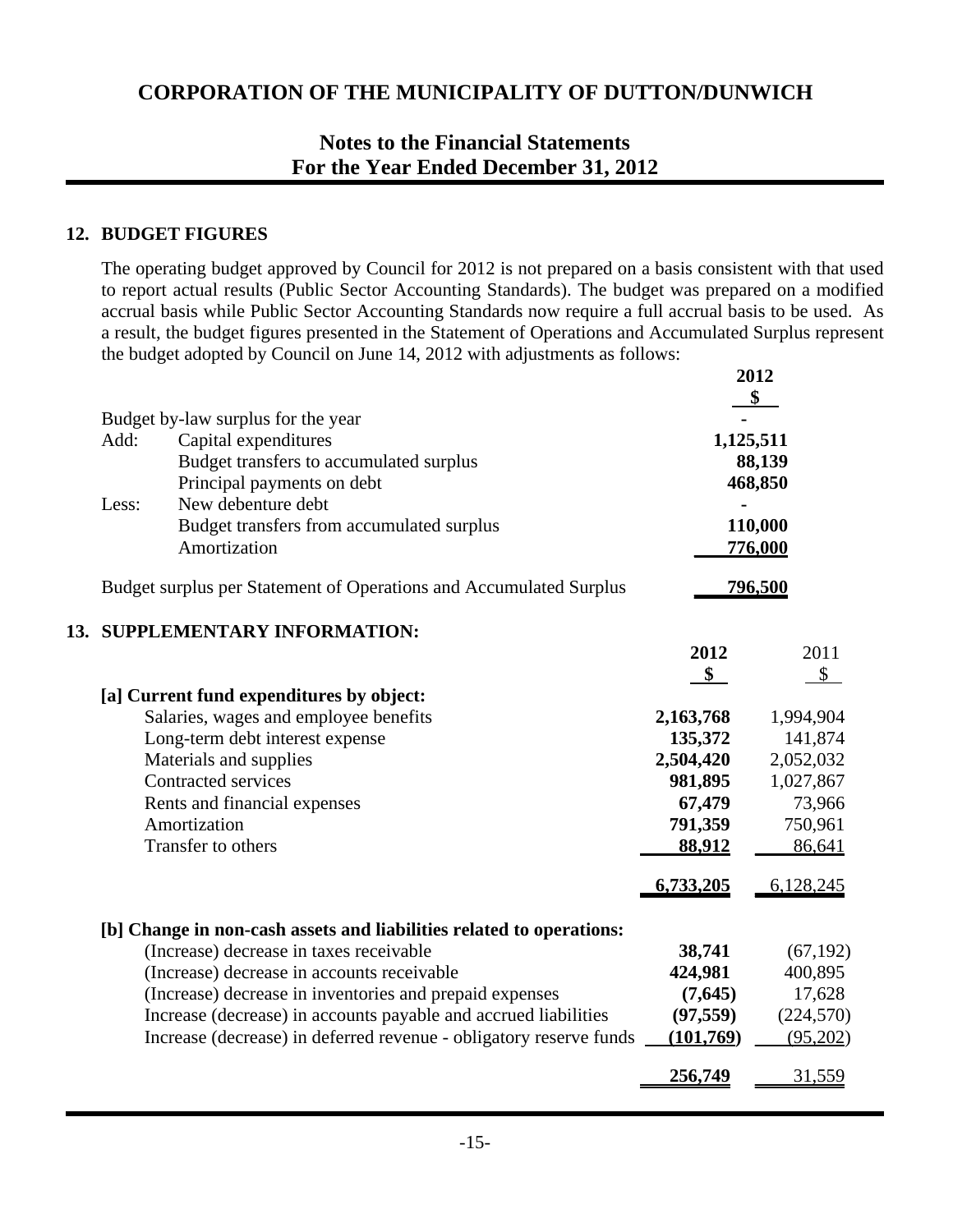### **Notes to the Financial Statements For the Year Ended December 31, 2012**

### **14. COMPARATIVE FIGURES**

Certain comparative figures have been reclassified to conform to the 2012 financial statement presentation.

#### **15. SEGMENTED INFORMATION**

The Municipality is a diversified municipal government institution that provides a wide range of services to its citizens, including police, fire, transportation, recreation and environmental. For management reporting purposes the Municipality's operations and activities are organized and reported by department. Funds were created for the purpose of recording specific activities to attain certain objectives in accordance with special regulations, restrictions or limitations.

Municipal services are provided by departments and their activities are reported in these funds. Certain departments that have been separately disclosed in the segmented information, along with the services they provided, are as follows:

#### **General government**

General government is comprised of municipal council, corporate management and program support.

#### **Protection services**

Protection services are comprised of fire protection, policing, conservation authority, building inspection and animal control, and emergency measures.

#### **Transportation services**

Transportation services are comprised of roads, bridges, winter control, parking and street lighting.

#### **Environmental services**

Environmental services are comprised of the provision of safe drinking water, the collection and treatment of waste water, and waste collection, disposal and recycling.

#### **Health services**

Health services include operation of the medical centre and maintenance of municipal cemeteries.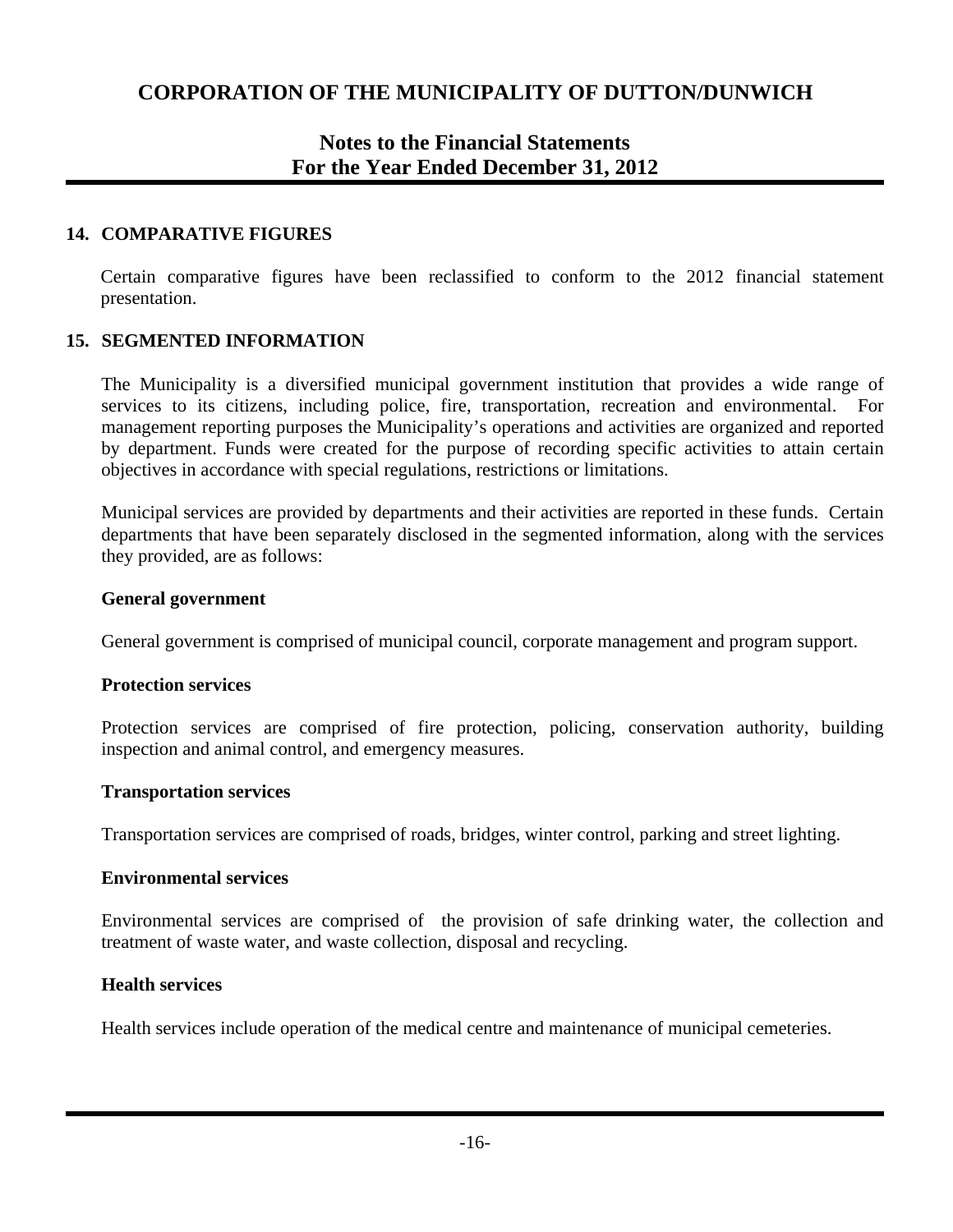### **Notes to the Financial Statements For the Year Ended December 31, 2012**

#### **15. SEGMENTED INFORMATION (CONTINUED)**

#### **Recreation and cultural services**

Recreation and cultural services are comprised of parks, recreation programs and facilities, and cultural services.

#### **Planning and development**

Planning and development is comprised of planning and zoning, commercial and industrial development, economic development and tourism, and agricultural and drainage services.

For each reported segment, revenues and expenses represent both amounts that are directly attributable to the segment and amounts that are allocated on a reasonable basis. Therefore, certain allocation methodologies are employed in the preparation of segmented financial information. Property taxation and taxation from other governments have been allocated to the general government segment.

The accounting policies used in these segments are consistent with those followed in the preparation of the consolidated financial statements as disclosed in Note 1. For additional information see the Schedule of Segment Disclosure.

### **16. CONTRACTUAL OBLIGATIONS - WEST ELGIN PRIMARY WATER SYSTEM**

Pursuant to by-laws 90-48 and 90-49, the former Village of Dutton, now the Municipality of Dutton Dunwich and the Village of West Lorne, now the Municipality of West Elgin, entered into a purchase capacity and management agreement for the expansion and operations of the West Lorne Primary Water System.

Subsequently in 2002, a Tri-County Management Committee was established and a management agreement created between the participating municipalities of West Elgin, Dutton Dunwich, Chatham Kent, Southwest Middlesex, and the Village of Newbury for the continued operation of the West Lorne Primary Water System and the allocated capacity between the participating municipalities. The Municipality of West Elgin is the administrating municipality for the Committee.

Included in the statement of Financial Position are the charges for the purchase of water of \$287,696 (2011 - \$295,398). The Statement of Financial Position does not reflect any assets or liabilities pertaining to the water system except to the extent of any charges due to the Municipality of West Elgin.

Information received from the Tri-County Management Committee as at December 31, 2012 indicates that the portion of the Capital reserve which relates to Dutton/Dunwich is \$33,076 (2011 - \$31,782).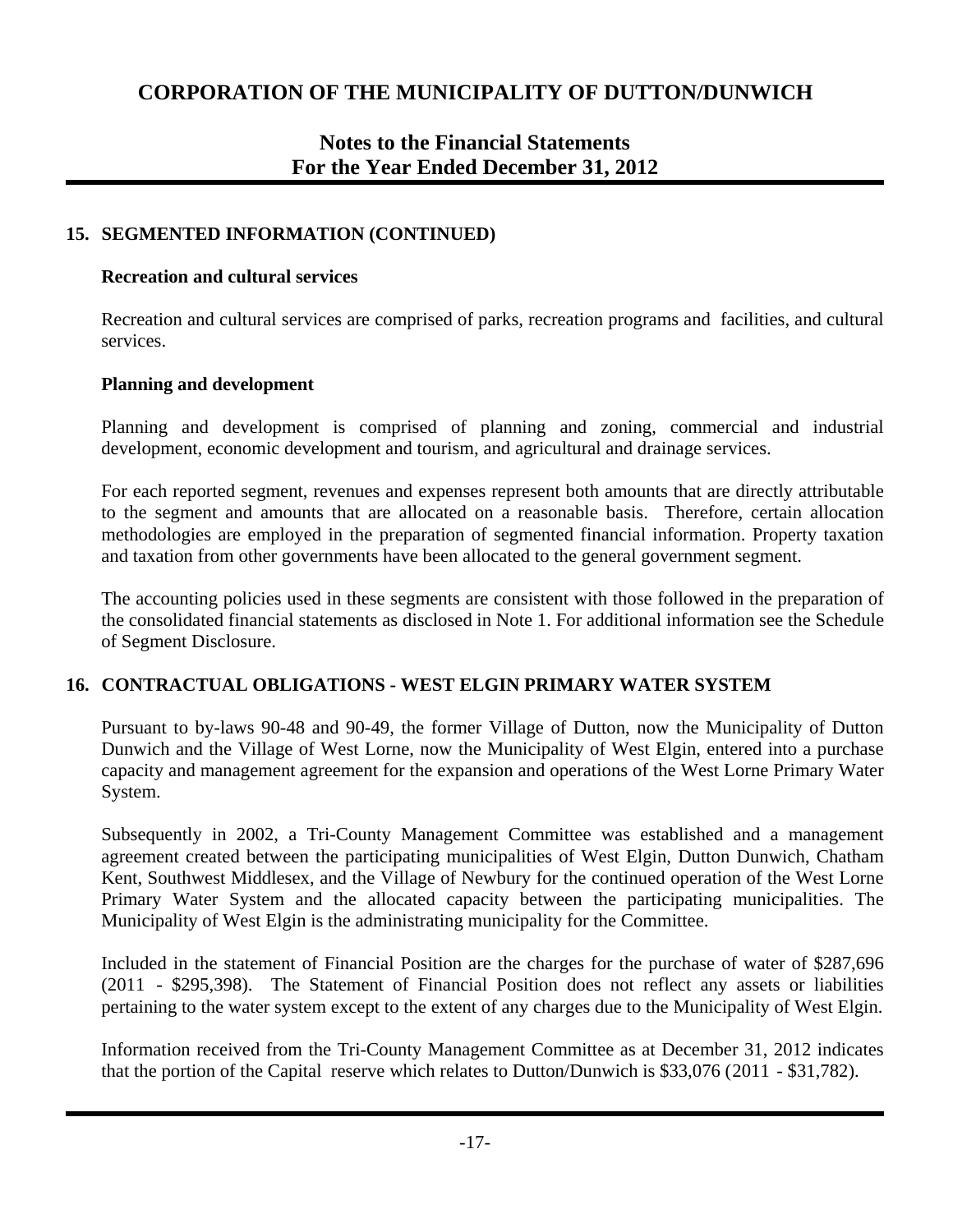# **Schedule of Segment Disclosure For the Year Ended December 31, 2012**

|                                          |               |                          |                          |               |                          |                 | Planning and             |            |
|------------------------------------------|---------------|--------------------------|--------------------------|---------------|--------------------------|-----------------|--------------------------|------------|
|                                          | General       | Protection               | Transportation           | Environmental | Health                   | Recreation      | Development              |            |
|                                          | Government    | <b>Services</b>          | <b>Services</b>          | Services      | <b>Services</b>          | <b>Services</b> | Services                 | Total      |
| <b>REVENUES</b>                          | $\mathcal{S}$ | $\mathcal{S}$            | $\mathbb{S}$             | $\mathcal{S}$ | $\sqrt{s}$               | $\mathcal{S}$   | $\mathcal{S}$            | $\sqrt{s}$ |
| Taxation and local improvements          | 2,439,041     | $\overline{\phantom{a}}$ | $\overline{\phantom{0}}$ | 181,833       | $\overline{\phantom{a}}$ |                 | 251,477                  | 2,872,351  |
| Sales of services and regulatory fees    | 101,763       | 68,573                   | 21,715                   | 1,284,529     | 140,340                  | 89,317          | 12,520                   | 1,718,757  |
| Government transfers                     | 1,137,543     | 207,812                  | 624,910                  | 145,487       |                          |                 | 117,985                  | 2,233,737  |
| Other                                    | 79,893        | 3,094                    | 1,504                    | 40,862        | 5,432                    | 32,754          | 10,000                   | 173,539    |
| Gain on disposal of capital assets       |               |                          | 603                      |               |                          |                 |                          | 603        |
|                                          | 3,758,240     | 279,479                  | 648,732                  | ,652,711      | 145,772                  | 122,071         | 391,982                  | 6,998,987  |
| <b>EXPENSES</b>                          |               |                          |                          |               |                          |                 |                          |            |
| Salaries, wages and employee benefits    | 596,714       | 252,954                  | 601,560                  | 351,981       | 165,444                  | 159,578         | 35,537                   | 2,163,768  |
| Interest on long-term debt               | 1,773         | 3,510                    | 18,108                   | 100,941       | 2,366                    | 5,130           | 3,544                    | 135,372    |
| Materials                                | 271,085       | 134,315                  | 1,057,689                | 600,244       | 37,334                   | 117,055         | 286,698                  | 2,504,420  |
| Contracted services, rents and financial | 94,840        | 520,263                  |                          | 343,929       | 28,698                   | 41,626          | 20,018                   | 1,049,374  |
| <b>External transfers</b>                | 19,000        | 22,835                   |                          |               |                          | 47,077          | $\overline{\phantom{a}}$ | 88,912     |
| Amortization                             | 29,711        | 34,901                   | 372,383                  | 299,029       | 5,912                    | 49,423          |                          | 791,359    |
|                                          | 1,013,123     | 968,778                  | 2,049,740                | ,696,124      | 239,754                  | 419,889         | 345,797                  | 6,733,205  |
| <b>ANNUAL SURPLUS (DEFICIT)</b>          | 2,745,117     | (689,299)                | (1,401,008)              | (43, 413)     | (93,982)                 | (297, 818)      | 46,185                   | 265,782    |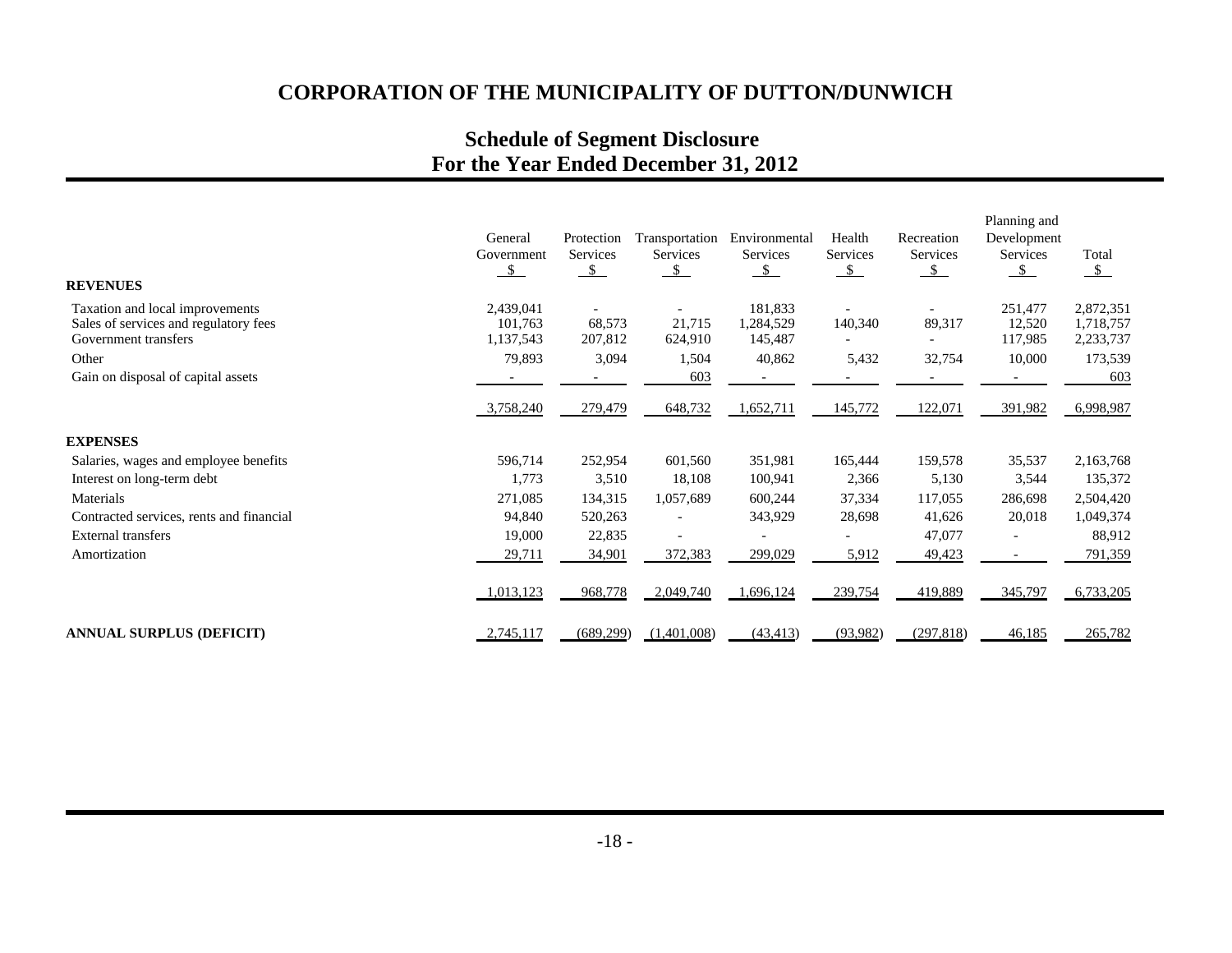# **Schedule of Segment Disclosure For the Year Ended December 31, 2011**

| <b>REVENUES</b>                          | General<br>Government<br>$\frac{\text{S}}{\text{S}}$ | Protection<br>Services<br>$\mathcal{S}$ | Transportation<br><b>Services</b><br>$\mathcal{S}$ | Environmental<br>Services<br>$\sqrt{s}$ | Health<br>Services<br>$\mathcal{S}$ | Recreation<br>Services<br>$\mathcal{S}$ | Planning and<br>Development<br>Services<br>$\mathcal{S}$ | Total<br>$\frac{\mathsf{s}}{\mathsf{s}}$ |
|------------------------------------------|------------------------------------------------------|-----------------------------------------|----------------------------------------------------|-----------------------------------------|-------------------------------------|-----------------------------------------|----------------------------------------------------------|------------------------------------------|
| Taxation and local improvements          | 2,172,401                                            | $\overline{\phantom{a}}$                |                                                    | 194,757                                 | $\overline{\phantom{a}}$            |                                         | 53,824                                                   | 2,420,982                                |
| Sales of services and regulatory fees    | 138,473                                              | 54,118                                  | 4,771                                              | 1,206,019                               | 161,827                             | 73,823                                  | 12,017                                                   | 1,651,048                                |
| Government transfers                     | 1,086,363                                            | 223,793                                 | 464,343                                            | 508,017                                 |                                     | 482,379                                 | 22,849                                                   | 2,787,744                                |
| Other                                    | 78,099                                               | 2,000                                   |                                                    | 93,007                                  | 200                                 | 74,333                                  | $\overline{\phantom{a}}$                                 | 247,639                                  |
| Gain on disposal of capital assets       |                                                      |                                         | 23,292                                             |                                         |                                     |                                         |                                                          | 23,292                                   |
|                                          | 3,475,336                                            | 279,911                                 | 492,406                                            | 2,001,800                               | 162,027                             | 630,535                                 | 88,690                                                   | 7,130,705                                |
| <b>EXPENSES</b>                          |                                                      |                                         |                                                    |                                         |                                     |                                         |                                                          |                                          |
| Salaries, wages and employee benefits    | 526,110                                              | 231,546                                 | 578,725                                            | 344,798                                 | 190,409                             | 93,130                                  | 30,186                                                   | 1,994,904                                |
| Interest on long-term debt               | 2,147                                                | 3,970                                   | 21,191                                             | 102,327                                 | 3,508                               | 5,763                                   | 2,968                                                    | 141,874                                  |
| Materials                                | 262,723                                              | 83,298                                  | 936,625                                            | 536,280                                 | 75,454                              | 148,562                                 | 9,090                                                    | 2,052,032                                |
| Contracted services, rents and financial | 62,488                                               | 523,826                                 |                                                    | 363,356                                 | 20,845                              | 26,042                                  | 105,276                                                  | 1,101,833                                |
| <b>External transfers</b>                | 342                                                  | 22,377                                  | $\overline{\phantom{a}}$                           |                                         |                                     | 60,222                                  | 3,700                                                    | 86,641                                   |
| Amortization                             | 29,375                                               | 33,531                                  | 361,669                                            | 280,467                                 | 5,896                               | 40,023                                  |                                                          | 750,961                                  |
|                                          | 883,185                                              | 898,548                                 | 1,898,210                                          | 1,627,228                               | 296,112                             | 373,742                                 | 151,220                                                  | 6,128,245                                |
| <b>ANNUAL SURPLUS (DEFICIT)</b>          | 2,592,151                                            | (618, 637)                              | (1,405,804)                                        | 374,572                                 | (134,085)                           | 256,793                                 | (62, 530)                                                | 1,002,460                                |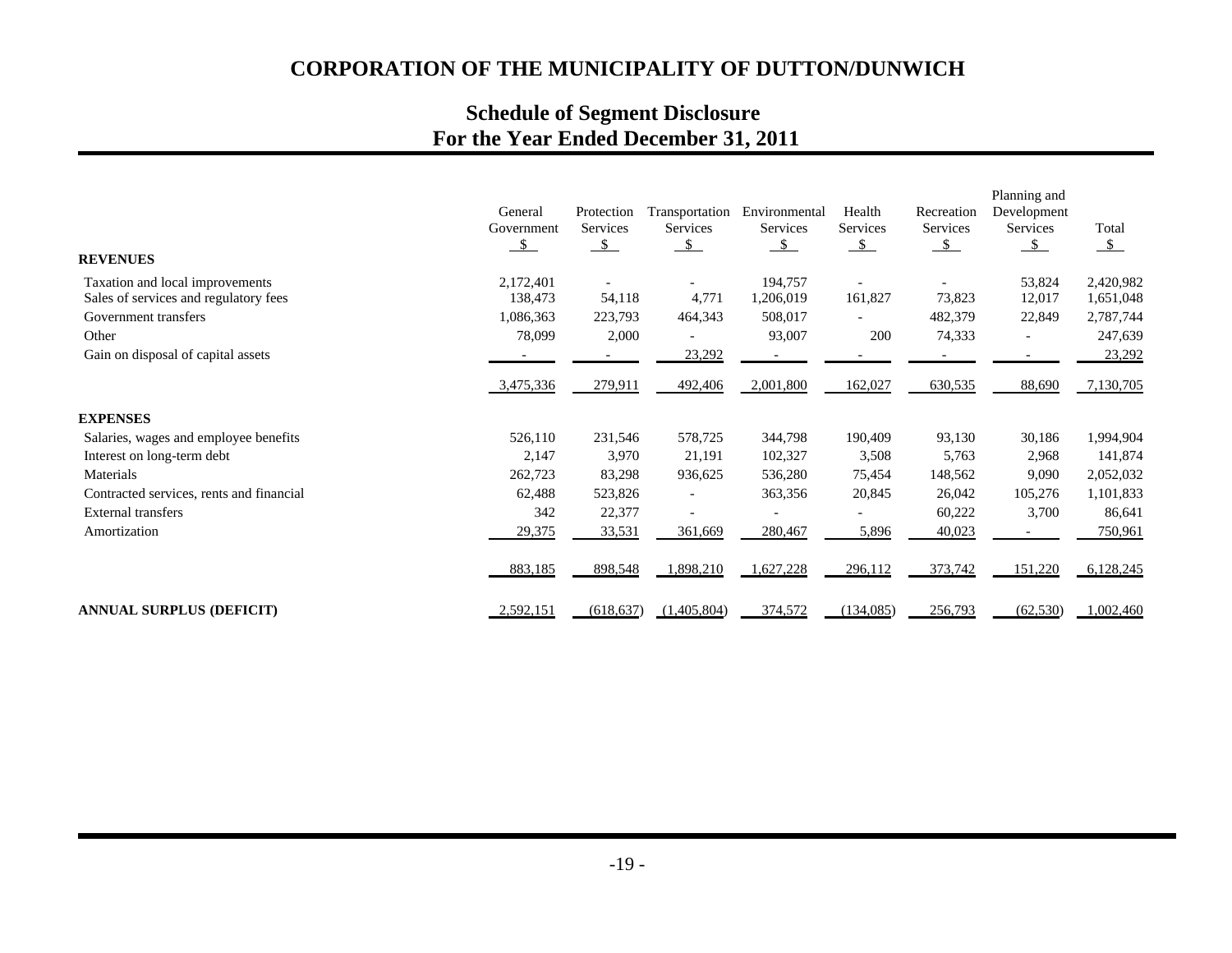### **Schedule of Tangible Capital Assets For the Year Ended December 31, 2012**

| <b>ASSET TYPE</b>                    | Opening<br>Historical<br>Cost<br>Balance<br>Jan 1/2012 | 2012<br>Acquisitions     | 2012<br>Disposals | 2012<br>Write-Offs       | Ending<br>Historical<br>Cost<br><b>Balance</b><br>Dec 31/2012 | Opening<br>Accumulated<br>Amortization<br>Balance<br>Jan 1/2012 | 2012<br>Disposals | 2012<br>Amortization | 2012<br>Write-Offs       | Ending<br>Accumulated<br>Amortization<br>Balance<br>Dec 31/2012 | Ending<br>Net<br><b>Book</b><br>Value<br>Dec 31/2012 |
|--------------------------------------|--------------------------------------------------------|--------------------------|-------------------|--------------------------|---------------------------------------------------------------|-----------------------------------------------------------------|-------------------|----------------------|--------------------------|-----------------------------------------------------------------|------------------------------------------------------|
| <b>Infrastructure Related</b>        |                                                        |                          |                   |                          |                                                               |                                                                 |                   |                      |                          |                                                                 |                                                      |
| Linear - Roadways                    | 5,543,621                                              | 221,478                  |                   |                          | 5,765,099                                                     | 2,265,962                                                       |                   | 207,285              | ٠                        | 2,473,247                                                       | 3,291,852                                            |
| Linear - Water Services              | 13,631,573                                             |                          |                   | $\overline{\phantom{a}}$ | 13,631,573                                                    | 1,460,872                                                       | $\sim$            | 136,887              | $\overline{\phantom{a}}$ | 1,597,759                                                       | 12,033,814                                           |
| Linear - Waste Water                 | 3,567,201                                              | 10,785                   |                   | $\overline{\phantom{a}}$ | 3,577,986                                                     | 816,294                                                         |                   | 41,739               |                          | 858,033                                                         | 2,719,953                                            |
| <b>Bridges</b>                       | 2,765,616                                              | 67,784                   |                   |                          | 2,833,400                                                     | 854,073                                                         |                   | 34,396               |                          | 888,469                                                         | 1,944,931                                            |
| <b>Infrastructure Related Total</b>  | 25,508,011                                             | 300,047                  |                   |                          | 25,808,058                                                    | 5,397,201                                                       |                   | 420,307              |                          | 5,817,508                                                       | 19,990,550                                           |
| General                              |                                                        |                          |                   |                          |                                                               |                                                                 |                   |                      |                          |                                                                 |                                                      |
| Land                                 | 2,206,711                                              | $\overline{\phantom{a}}$ |                   | ٠                        | 2,206,711                                                     |                                                                 |                   |                      |                          |                                                                 | 2,206,711                                            |
| <b>Buildings</b>                     | 9,104,699                                              | 17,335                   |                   | $\overline{\phantom{a}}$ | 9,122,034                                                     | 3,524,045                                                       |                   | 185,695              | ٠                        | 3,709,740                                                       | 5,412,294                                            |
| Machinery and Equipment              | 955,141                                                |                          |                   |                          | 955,141                                                       | 191,545                                                         |                   | 37,270               |                          | 228,815                                                         | 726,326                                              |
| Vehicle                              | 2,577,037                                              | 328,065                  | 25,667            |                          | 2,879,435                                                     | ,398,468                                                        | 23,770            | 148,087              |                          | 1,522,785                                                       | 1,356,650                                            |
| <b>General Total</b>                 | 14,843,588                                             | 345,400                  | 25,667            |                          | 15,163,321                                                    | 5,114,058                                                       | 23,770            | 371,052              |                          | 5,461,340                                                       | 9,701,981                                            |
| <b>Total Tangible Capital Assets</b> | 40,351,599                                             | 645,447                  | 25,667            |                          | 40,971,379                                                    | 10,511,259                                                      | 23,770            | 791,359              | $\blacksquare$           | 11,278,848                                                      | 29,692,531                                           |